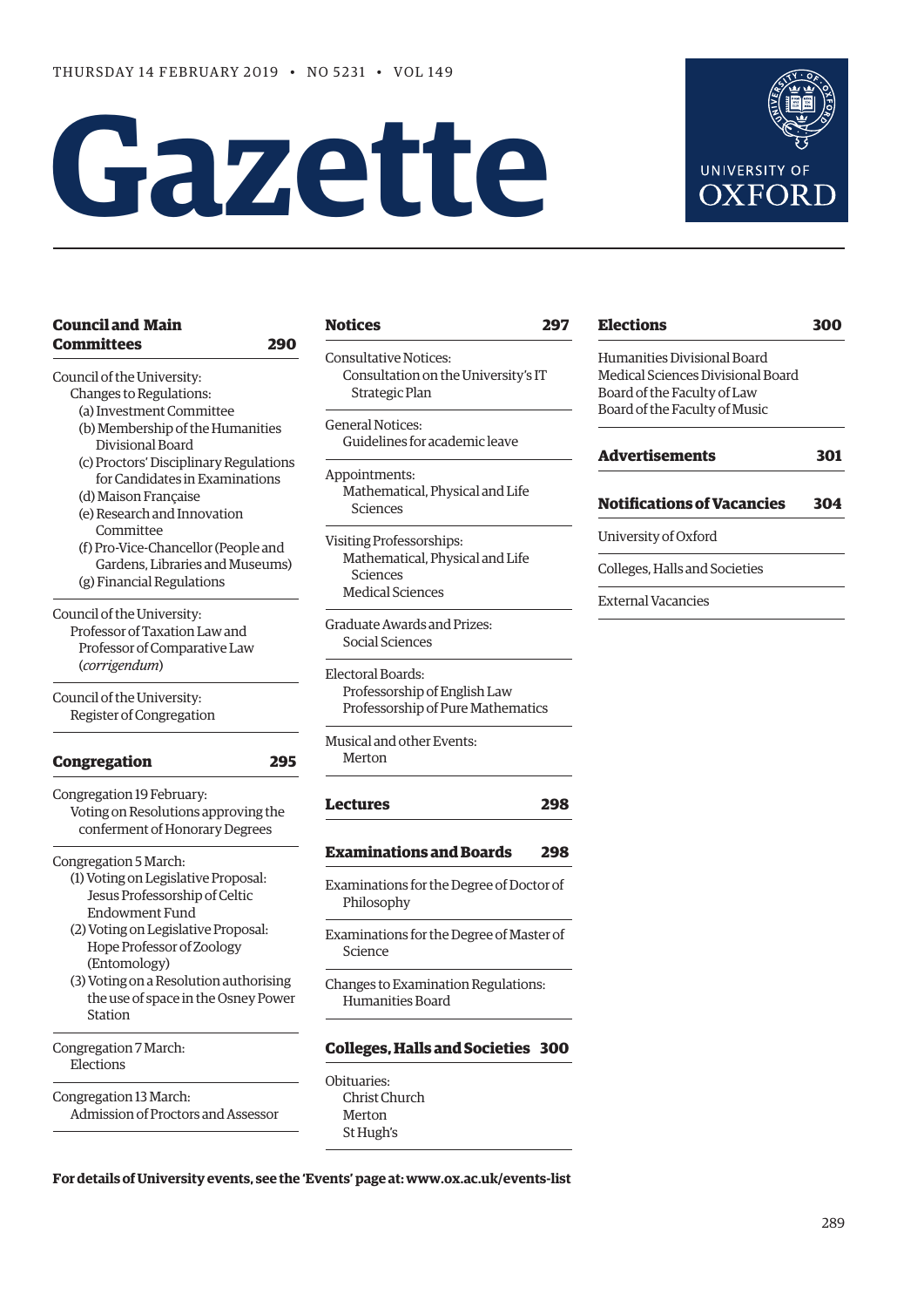# <span id="page-1-0"></span>Council and Main Committees

# **Council of the University**

#### **Changes to Regulations**

Council has made the following changes to regulations, to come into effect on **1 March**.

#### **(a) Investment Committee**

# *Explanatory Note*

The proposed changes amend the terms of reference of the Investment Committee to clarify (i) the investments under the committee's remit; (ii) the position on reappointments and responsibility for membership fees; and (iii) the committee's responsibilities for advising on socially responsible investment-related proposals and overseeing compliance with socially responsible investment-related policies and guidelines.

# *Text of Regulations*

In Council Regulations 15 of 2002, amend Part 23 as follows (new text underlined, deleted text struck through):

'23.1. The Investment Committee shall consist of:

(1) the Vice-Chancellor;

(2)–(6) at least five external persons appointed by Council, all of whom shall bring recent and relevant expertise of investment management to the working of the committee, and one of whom shall be appointed by Council to serve as chairman of the committee;

(7)–(8) up to two other members appointed by Council who shall have recent and relevant expertise of investment management.

23.2. The Director of Finance and the Chief Investment Officer of Oxford University Endowment Management Ltd ("OUEM") shall normally be in attendance at the meeting of the committee, but shall not have the right to vote.

23.3. AllThe members of the committee appointed at 23.1 (2)–(8) above shall serve for five years and shall be re-eligible for reappointment for one further period of up to five years. Casual terms of office shall not count towards this limit.

23.4. Notwithstanding regulation 23.3 above, the General Purposes Committee of Council may determine that further consecutive periods are permitted in an individual case.

23.54. The committee shall be responsible for the strategic oversight and supervision of all funds invested by, or for the benefit of, the University (including any funds placed with the University by external bodies), except:

(1) those investments which Council determines to be the responsibility of the Finance Committee or other bodies; and

(2) those held by Societies or the Press.

23.65. In particular, the committee shall be responsible for:

(1) recommending to Council suitable investment objectives and, where relevant, distribution policies for the fundsinvestments under its remit, currently The Oxford Funds: Collegiate Feeder Units; The Oxford Funds: OCF Units; the Strategic Capital Account; the Venture Fund ("the Funds");

(2) setting, where appropriate, investment policies, benchmarks, risk guidelines and investment restrictions for the Funds taking into account the agreed objectives and policies as set out in 23.75 (1) and including those relating to socially responsible investment;

(3) advising Council, or such other body as Council might direct, on implications of specific socially responsible investment-related proposals with regard to any potential impact on the investment objective or strategy of the investments under its remit;

 $(43)$  evaluating, where relevanton  $a$ regular basis, the performance of the Funds against investment objectives and agreed benchmarks and oversight and monitoring of compliance with all policies and guidelines (including those relating to socially responsible investment) relevant to the Funds;

(54) advising the Board of OUEM in the recruitment, support and appraisal of the Chief Investment Officer of OUEM and monitoring his or her performance;

(6) working with OUEM Ltd to agree the fees to be paid by the Funds;

(75) reporting to Council at least annually on the matters above and on such other matters as the committee sees fit.'

# **(b) Membership of the Humanities Divisional Board**

#### *Explanatory Note*

The following change, made on the recommendation of the Humanities Divisional Board, amends the membership of the board.

#### *Text of Regulations*

In Council Regulations 17 of 2002, concerning the Divisional Boards, amend regulation 8 (1)–(19) as follows (new text underlined, deleted text struck through):

'8. The Humanities Board shall consist of:

(1) the Head of the Humanities Division, who shall be chair;

(2)–(11) the chair of faculty board for each of the nine constituent faculties of the Division and the Head of the Ruskin School of Art *ex officio*;

(12) one person elected by and from among the membersthe Deputy Chair of the Faculty of Classics *ex officio*;

(13) one person elected by andnominated by the English Faculty Board Chair from among the members of the Faculty of English Language and Literature;

(14) one person elected by and from among the membersthe Deputy Chair of the Faculty of Medieval and Modern Languages e*x officio*;

(15) one person elected by and from among the membersthe Vice-Chair of the Board of the Faculty of History *ex officio*;

(16) one person elected by and from among the membersthe Deputy Chair of the Board of the Faculty of Music *ex officio*;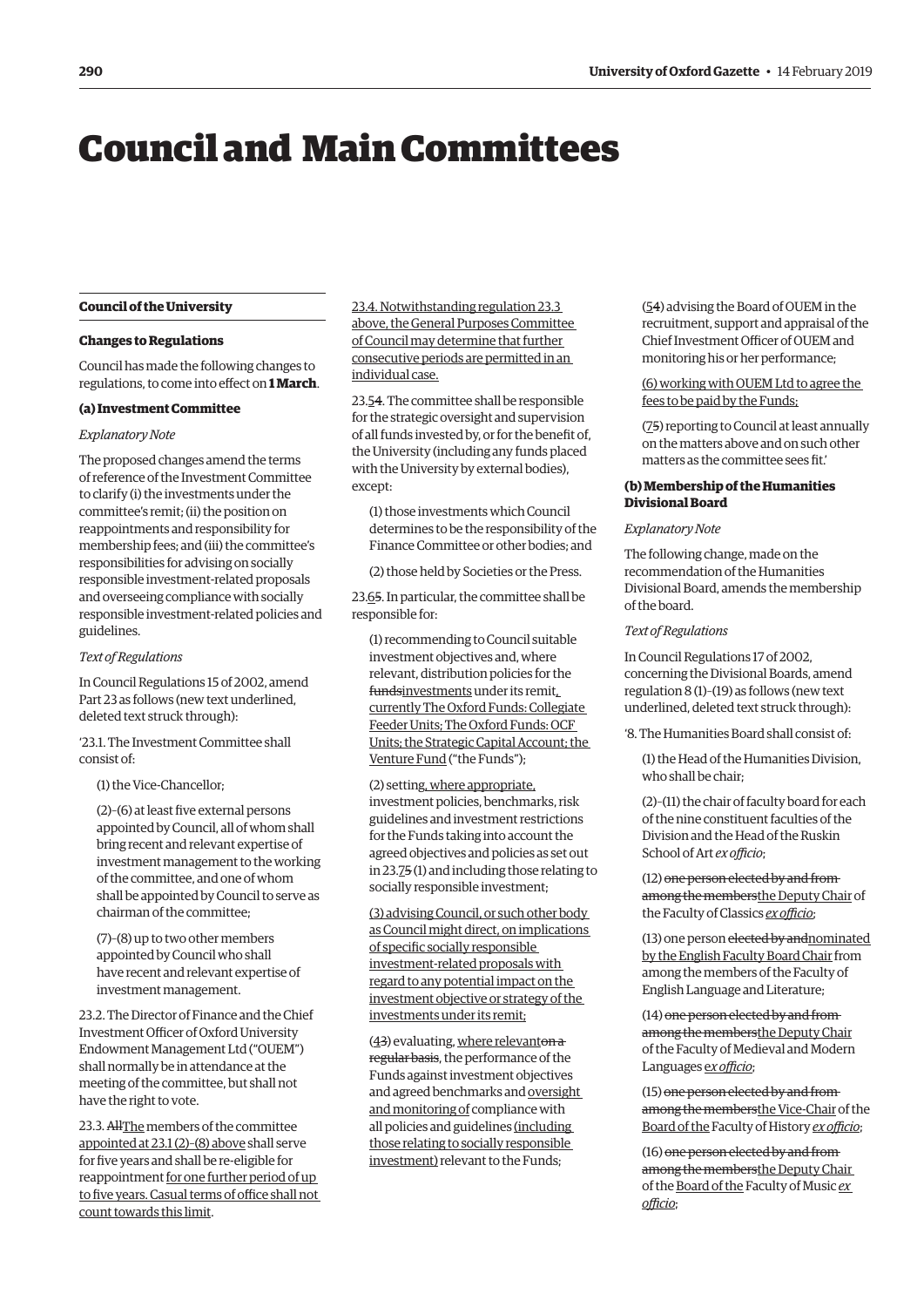<span id="page-2-0"></span>(17) one person elected by and from among the membersthe Vice-Chair of the Board of the Faculty of Oriental Studies *ex officio*;

(18) one person elected by and from among the membersthe Vice-Chair of the Board of the Faculty of Philosophy ex officio;

(19) one person elected by and from among the membersthe Deputy Chair of the Board of the Faculty of Theology and Religion *ex officio*;'

# **(c) Proctors' Disciplinary Regulations for Candidates in Examinations**

## *Explanatory Note*

The following changes, made on the recommendation of the Proctors, clarify the terms 'plagiarism' and 'autoplagiarism'.

# *Text of Regulations*

In Proctors' Regulations 1 of 2003, concerning Disciplinary Regulations for Candidates in Examinations, amend regulations 4–5 as follows (new text underlined, deleted text struck through):

'4. No candidate shall plagiarise by presenting someone else's work as their own, or by incorporating other people's work or ideas into their own work without full acknowledgement. Examples of this practice This includes: verbatim quotation, cutting and pasting from the internet, and paraphrasing without clear acknowledgement; collusion; inaccurate misleading citation; failure to acknowledge assistance; and unacknowledged use of material written by professional agencies or other persons; and autoplagiarism.

5. Unless specifically permitted by the Special Subject Regulations for the examination concerned, no candidate shall commit autoplagiarism ie submit to the examiners any work which he or she has previously submitted partially or in full for examination at this University or elsewhere. Where earlier work by the candidate is citable, he or she shall reference it clearly.'

# **(d) Maison Française**

#### *Explanatory Note*

These proposed changes to regulations (i) expand the scope of the Maison Française d'Oxford; (ii) confirm the name change of the 'Comité Directeur' to the 'Paris Committee'; (iii) provide for increased University representation on the Paris Committee; and (iv) provide for cross-divisional representation on the Oxford Committee.

#### *Text of Regulations*

In Council Regulations 2 of 2004, amend Part 4 as follows (new text underlined, deleted text struck through):

'4.1. The Maison Française shall be recognised by the University

(1) as a centre for the exchange of information on matters of learning and scholarship pertaining to France, the French-speaking world, and their European context, and for the support of projects undertaken in collaboration with researchers in, or from, France;

(2) as an academic centre for information required by members of the University who are engaged on French studies, or who desire to visit France, or work in collaboration with colleagues based in France, in connection with their studies in any discipline;

(3) as a centre to which French academics and students may resort for the furtherance of their work research and studies in the context of the University of Oxford.

4.2. Council shall appoint a three members of Congregation, one of whom shall be the Marshal Foch Professor of French Literature, to represent the University on the Comité Directeur Paris Committee, which is established by the relevant authorities in Paris to appoint the Director of the Maison, and to control the activities of the Maison.

4.3. Council shall approve two further appointments to the Paris Committee made by the University.

4.34. There shall be an Oxford Committee

(1) to be answerable to the University for the conduct of the Maison;

(2) to advise the Director on relations between the Maison and the University, to assist him or her in establishing the programme of activities at the Maison, and to ensure the association of French graduates and other French academic visitors with the colleges, departments and faculties of the University;

(3) to consult when necessary with the Comité DirecteurParis Committee in order to ensure that the policy laid down by that ComitéCommittee shall be in harmony with the policy and regulations of the University;

(4) to make grants to the Maison out of funds deposited for the purpose with the Central Administration.

4.45. This committee shall be composed of twelve (12) members as follows:

(1) The Vice-Chancellor (or representative);

(2) The Director of the Maison;

(3)–(5) Three members of Congregation appointed by Council, one at least one of whom is appointed from the Humanities Division and two of whom shall be among the three persons appointed under regulation 4.2 above;

(6)–(8) Three members appointed by the Board of the Faculty of Medieval and Modern Languages, one of whom shall be the Marshal Foch Professor of French Literature, who will also serve on the Paris Committee;

 $(9)$ – $(12)$  One member appointed jointlyby the Divisions of Humanities and Social Sciences. Four members, one appointed by each of the University's divisions.

The appointed members of the committee shall hold office for three years.

The committee shall have power to co-opt up to three additional members for periods not exceeding three years.

Appointed and co-opted members shall serve no more than two consecutive full terms of office. Casual terms of office shall not count towards this limit. Notwithstanding this, the General Purposes Committee of Council may determine that one further consecutive period is permitted in an individual case.

4.56. The committee shall refer such matters as it considers necessary to the General Purposes Committee of Council.'

# **(e) Research and Innovation Committee**

#### *Explanatory Note*

Following the split of Pro-Vice-Chancellor responsibility for research and innovation in September 2018, it is proposed to make the Pro-Vice-Chancellor (Innovation) an *ex officio* member of the Research and Innovation Committee and to make the corresponding change to the title of Pro-Vice-Chancellor (Research). The opportunity is also taken to make a consequential amendment to the regulations for membership of the Strategic Capital Steering Group.

# *Text of Regulations*

**1** In Part 6.1 of Council Regulations 15 of 2002, insert a new subsection (2) and renumber other subsections (new text underlined, deleted text struck through):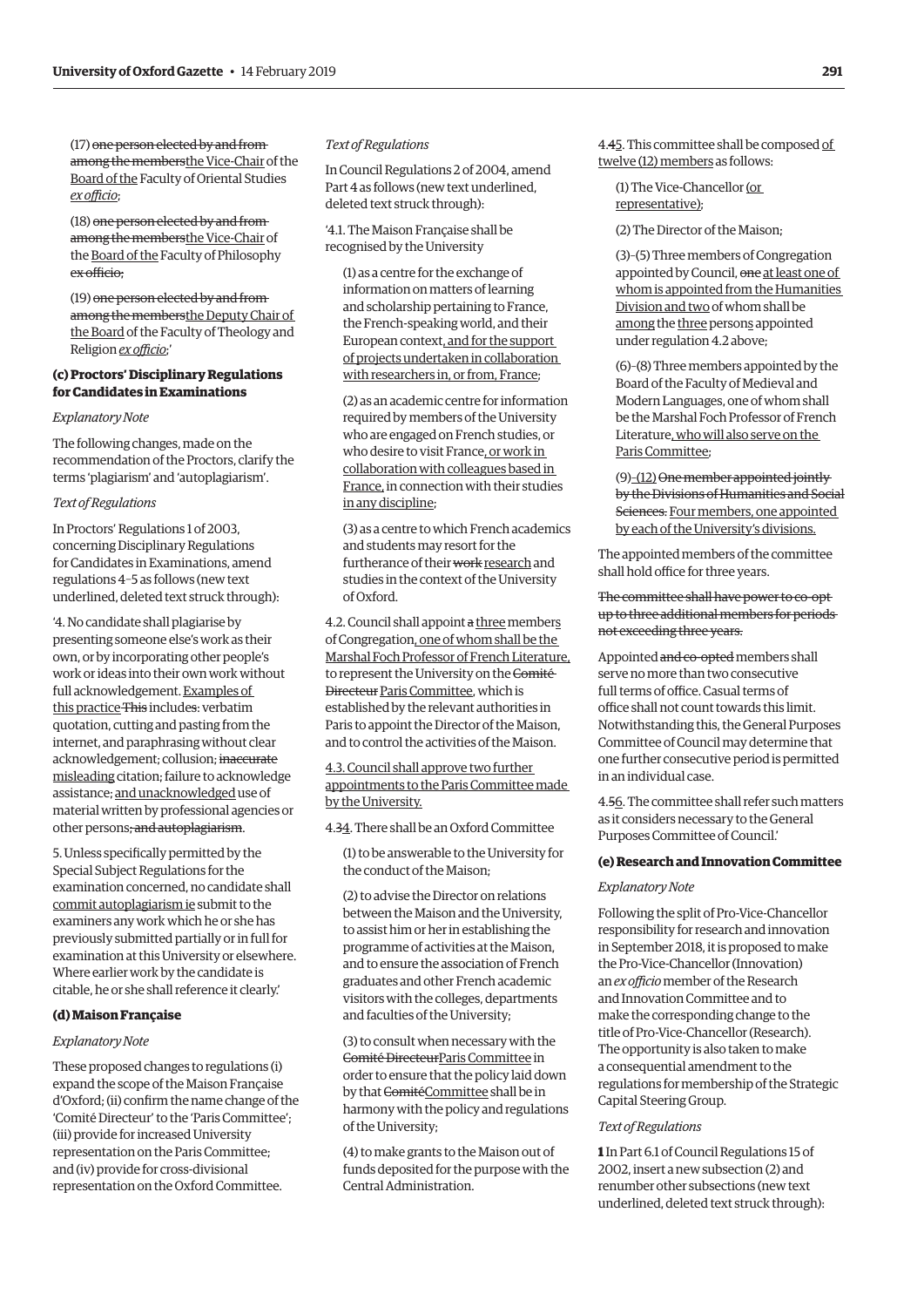<span id="page-3-0"></span>'6.1. The Research and Innovation Committee shall consist of:

(1) the Pro-Vice-Chancellor (Research and Innovation) who shall chair the committee;

(2) the Pro-Vice-Chancellor (Innovation);'

**2** Ibid, update the numbering of subsections in part 6.1 accordingly.

**3** In Part 12 of Council Regulations 15 of 2002, concerning the Strategic Capital Steering Group, amend regulation 12.1 (7) as follows (deleted text struck through):

'(7) the Pro-Vice-Chancellor (Research and Innovation);'

# **(f) Pro-Vice-Chancellor (People and Gardens, Libraries and Museums)**

#### *Explanatory Note*

Minor amendments to legislation are required to reflect the new title of Pro-Vice-Chancellor (People and Gardens, Libraries and Museums) in the membership of Personnel Committee, the Strategic Capital Steering Group and the Board of Management of the Littlemore Trust.

# *Text of Regulations*

**1** In Part 4 of Council Regulations 15 of 2002, concerning the Personnel Committee, amend regulation 4.1 (1) as follows (new text underlined, deleted text struck through):

'4.1. The Personnel Committee shall consist of:

(1) the Pro-Vice-Chancellor (People and Gardens, Libraries and MuseumsPersonnel and Equality), who shall chair the committee;'

**2** In Part 12 of Council Regulations 15 of 2002, concerning the Strategic Capital Steering Group, amend regulation 12.1 (8) as follows (new text underlined, deleted text struck through):

'(8) the Pro-Vice-Chancellor (People and Gardens, Libraries and MuseumsAcademic Resources and Information Systems);'

**3** In Part 2 of Council Regulations 25 of 2002, in §211 concerning the Littlemore Trust, amend regulation 2 as follows (new text underlined, deleted text struck through):

'2. All such grants shall be made by a Board of Management consisting of the Vice-Chancellor, the Pro-Vice-Chancellor (People and Gardens, Libraries and MuseumsPersonnel and Equality) and the Proctors.'

#### **(g) Financial Regulations**

#### *Explanatory Note*

The following changes amend the Financial Regulations to: (i) reflect the change of regulator from HEFCE to the Office for Students; (ii) reference the Payment Card Industry Data Security Standard (PCI DSS), an information security standard for organisations that handle branded credit cards from the major card schemes; (iii) update the officer responsible for issuing credit cards to the Chief Cashier; (iv) update references to the Expenses and Benefits Guide, which, as part of the Focus E-Expenses Project, is being renamed and the information presented in a more userfriendly format; (v) update the title of the Pro-Vice-Chancellor (Research); and (vi) create a pool of signatories for amendments to existing bank accounts or mandates. The opportunity is also being taken to amend references to HEFCE in other regulations, namely those relating to the Planning and Resource Allocation Committee (PRAC), Audit and Scrutiny Committee, Accounts of the Colleges and the Continuing Education Board.

# *Text of Regulations*

**1** In Council Regulations 1 of 2010, amend regulation 1.1 (2) as follows (new text underlined, deleted text struck through):

'(2) fulfil any legal or financial obligations established by HM Revenue & Customs, the Higher Education Funding Council for England (HEFCE) Office for Students (OfS), and other government agencies;'

**2** Ibid, amend regulation 1.3 (1) as follows (new text underlined, deleted text struck through):

#### '**1.3 Responsibilities**

# **(1) Council**

(a) Council has overall responsibility for the financial management of the University's financial resources. The accountability for financial management within the University is delegated from Council to PRAC, the Finance Committee, and divisional boards.

(b) Council is also responsible to HEFCE OfS for ensuring that the University complies with the Financial Memorandum OfS Framework, the OfS terms and conditions of funding and related guidance from HEFCE, OfS and other bodies.'

**3** Ibid, amend regulation 1.3 (2) (f) as follows (new text underlined, deleted text struck through):

'(f) either in person or through the offices of the unit administrator, the Finance Division is supplied with any information necessary to ensure that the University complies with the Financial Memorandum OfS Framework, the OfS terms and conditions of funding and related guidance from HEFCE OfS and other bodies, by the dates published by the Director of Finance;'

**4** Ibid, amend regulation 1.4 (4) as follows (new text underlined, deleted text struck through):

# '**1.4 Financial Control**

#### **(4) Audit**

(a) The University's audit arrangements are required to accord with the HEFCE OfS Audit Code of Practice on Accountability and Audit. This Code of Practice confers responsibilities on the Audit and Scrutiny Committee, on Internal Audit and on the University's internal and external auditors, each of whom has an unrestricted right of access to all vouchers, documents, books of account and computer data;, and to any other information which they consider relevant to their enquiries. All budgetary units must meet the requirements arising from the audit programme approved by the Audit and Scrutiny Committee.'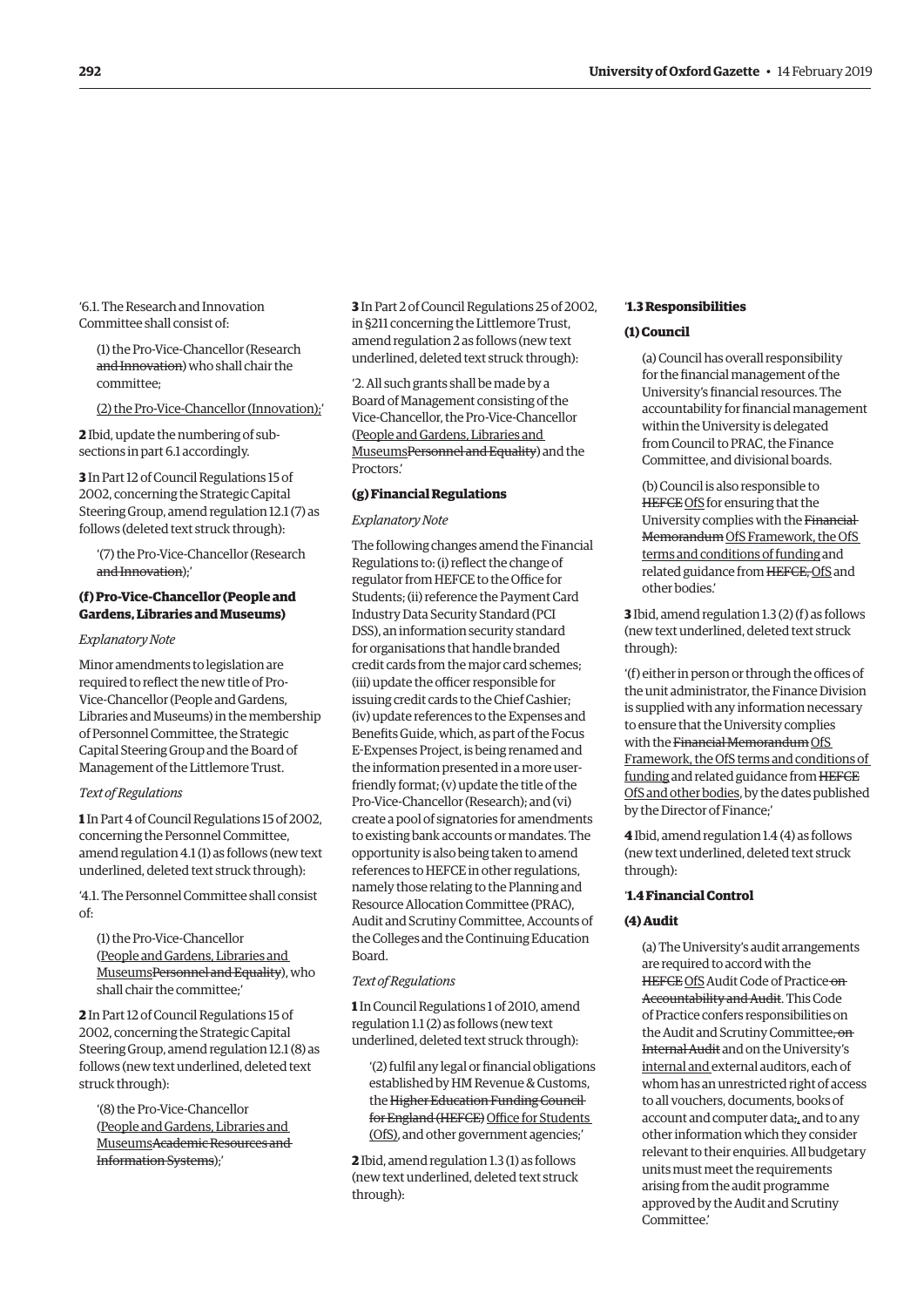**5** Ibid, amend regulation 1.5 (1) as follows (new text underlined, deleted text struck through):

# '**1.5 Authorisation Limits**

# **(1) Authority to Enter into Contracts**

(a) Part C of Statute XVI contains the basic rules about who may commit the University in contract. No authority to commit the University extends to any contract that is illegal; or which does not comply with obligations laid down by HEFCE OfS, HM Revenue & Customs, or other government authorities.'

**6** Ibid, in regulation 1.5 (2) amend the footnote to Table D as follows (new text underlined, deleted text struck through):

'\*\* For UAS capital projects, the Budget Subcommittee of PRAC is required to receive all proposals for review. University capital funding is defined as those funds set out in the University's Capital Plan submitted to PRAC and includes funds from the Press and HEFCE other funding bodies as well as the University Capital Fund.'

**7** Ibid, in Part 2, amend regulation 2.1 as follows (new text underlined, deleted text struck through):

#### '**Part 2. Income**

#### **2.1 Receipts**

(1) In a unit that receives cash or cheques, the head of that unit is responsible for ensuring compliance with the Cash and Banking process governing such receipts.

(2) In a unit that receives card payments, the head of that unit is responsible for ensuring compliance with the Cardholder Data Security Rules and Processes governing such receipts.

(23) All monies receivable by the University are to be regarded as income of the University.

(34) University income includes all monies made available to individuals on the basis of their association with the University (other than pursuant to authorised outside appointments: see regulation 8.6 below).

(45) All University receipts must be paid into a University bank account promptly and be properly accounted for.'

**8** Ibid, amend regulation 2.5 as follows (deleted text struck through):

# '**2.5 Personal Gifts and Hospitality Received**

Gifts and hospitality received must comply with the University Policy on Gifts and Hospitality as identified in the University's Expenses and Benefits Guide.'

**9** Ibid, in Part 3, amend regulation 3.1 (7) as follows (new text underlined, deleted text struck through):

# '**Part 3. Expenditure**

#### **3.1 Purchases**

(7) All procurement through the use of a credit card must comply with the financial control procedures for the card, which are issued by the Head of Payment Services Chief Cashier. It is the responsibility of the head of unit to agree the chosen credit and transaction limits with the Head of Payment Services Chief Cashier, and to ensure that the limits are adhered to.'

**10** Ibid, amend regulation 3.2 (1) as follows (new text underlined, deleted text struck through):

#### '**3.2 Staff Appointments and Salaries**

(1) All salaries and expenses processed within the University should meet the requirements set out in the Payroll process control framework and Expenses and Benefits Guide the expenses policy and process.'

**11** Ibid, in Part 4, amend regulation 4.1 (2) as follows (deleted text struck through):

#### '**Part 4. Research Projects, Grants and Contract**

# **4.1 Research Projects**

(2) All applications to outside bodies for research funds must be submitted via RS. Every application of £20,000 or more will be reviewed under the framework for the acceptability of donations and research funding for a decision on whether its acceptance may breach the guidelines governing the acceptance of gifts by the University (which may involve a referral to the Committee to Review Donations). When it is the judgment of the Pro-Vice-Chancellor (Research and Innovation) that acceptance of any funding may breach those guidelines he/she must refer the funding to that body for its consideration and decision.'

**12** Ibid, in Part 6, amend regulation 6.2 (2) as follows (new text underlined, deleted text struck through):

# '**6.2 Bank Accounts**

(1) The Finance Committee is responsible for the approval of the University's banking and treasury arrangements.

(2) The Director of Finance or Registrar and Head of Treasury must approve all new bank accounts of the University, including the mandate for each account and subsequent changes to the mandate. All such bank accounts shall be in the name of the University. Amendments to existing accounts or mandates can be signed by two of the following: the Director of Finance, the Registrar, Head of Tax and Treasury, Group Financial Controller, Head of Financial Planning and Analysis.'

**13** Ibid, in Part 10 amend the following definitions (new text underlined, deleted text struck through):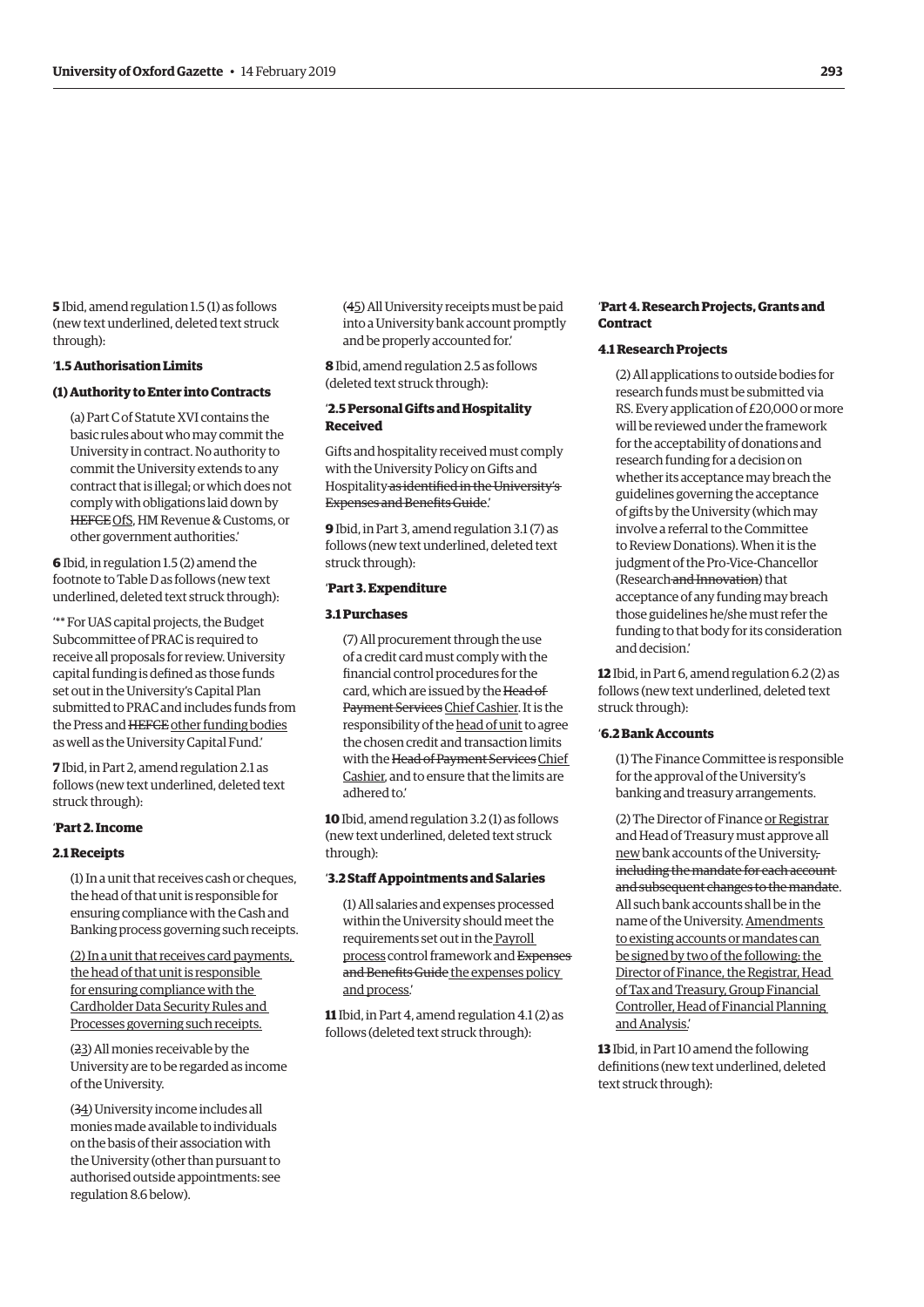| Financial Memorandum<br>OfS Framework | the Financial Memorandum between HEFCE and the<br>University<br>regulatory framework for higher education in England                                                                                                                                                                                                                                            |
|---------------------------------------|-----------------------------------------------------------------------------------------------------------------------------------------------------------------------------------------------------------------------------------------------------------------------------------------------------------------------------------------------------------------|
| Hospitality                           | hospitality can be received or provided. Sections 7 and 8 of<br>the Expenses and Benefits Manual The Gifts and Hospitality<br>Policy and the expenses policy identify the University policy<br>on accommodation-related and entertainment-related<br>expenses and benefits. Staff should note the personal tax<br>liability that may arise on benefits received |
| <b>HEFCE OfS</b>                      | the Higher Education Funding Council for England Office for<br>Students (OfS) (or any successor body)'                                                                                                                                                                                                                                                          |

# '**Part 10. Definitions and Abbreviations**

**14** In Council Regulations 15 of 2002, in Part 5 concerning the Planning and Resource Allocation Committee, amend regulation 5.4 (14) as follows (deleted text struck through):

'(14) the consideration of the financial relationships between the University, HEFCE and other external funding bodies, and advising Council on actions it considers necessary regarding such relationships;'

**15** Ibid, in Part 8 concerning the Audit and Scrutiny Committee, amend regulations 8.7 as follows (new text underlined, deleted text struck through):

'8.7. The committee shall provide independent assurance to assist Council in fulfilling Council's responsibilities for ensuring the adequacy and effectiveness of the University's arrangements for risk management; control; governance; economy, efficiency and effectiveness (value for money); and the management and quality assurance of data submitted to the Higher Education Statistics Agency ("HESA"), the Student Loans Company, and to the Higher Education Funding Council for England ("HEFCE") Office for Students and the other funding bodies. In particular, the committee shall:

…

…

(7) in the presence of the external auditors, review, and report to Council on, the draft annual financial statements from an audit perspective, including the external audit opinion, the statement of members' responsibilities, the statement of internal control and risk management, and any relevant issue raised in the external auditors' management letter, in accordance with HEFCE's Accounts Directions issued by the Office for Students;

(11) ensure that all significant losses have been properly investigated and that the internal and external auditors, and where appropriate the HEFCE accounting officer Office for Students, have been informed;

(12) receive any relevant reports from the National Audit Office, HEFCE the Office for Students and other organisations.'

**16** Ibid, amend regulation 8.9 as follows (new text underlined, deleted text struck through):

'8.9. (1) Each year, at the same meeting at which Council is asked to approve the University's financial statements, the committee shall report to Council and thereafter to Congregation and to HEFCE the Office for Students on its activity over the relevant financial year.

(2) When producing its annual report, the committee shall consider, *inter alia*:

…

…

…

(d) any relevant evaluations carried out by HEFCE the Office for Students or others.

(4) In addition to drawing attention to significant issues that have arisen out of the committee's work over the year in question, the report shall include the committee's opinion on the adequacy and effectiveness of the University's arrangements for:

(e) the management and quality assurance of data submitted to HESA, the Student Loans Company, HEFCE the Office for Students and other funding bodies.'

**17** Ibid, in Part 16 concerning the Continuing Education Board, amend regulation 16.4 (1) as follows (deleted text struck through):

'16.4 (1) The board shall consider and advise Council on the funding requirements of continuing education across the University, with particular reference to the preparation of bids under HEFCE or any subsequent public funding system.'

**18** Ibid, in Part 19 concerning the Finance Committee, amend regulation 19.4 (4) as follows (new text underlined, deleted text struck through):

'19.4 (4) as appropriate, consideration of, and provision of advice to Council on, the HEFCE Office for Students financial forecast together with aspects of the financial relationships between the University, HEFCE the Office for Students, and other external funding bodies;'

**19** In Council Regulations 1 of 2003, concerning the Accounts of the Colleges, amend regulation 5 as follows (deleted text struck through):

'5. Each college shall provide to the University a statement from its auditors confirming that, in the opinion of the auditors, in all material respects public and publicly accountable funds received from the University of Oxford (out of grants from HEFCE and student fees) for the financial year in question have been applied for the purposes for which they were received. The statement shall use such wording as shall be agreed with the Audit and Scrutiny Committee from time to time.'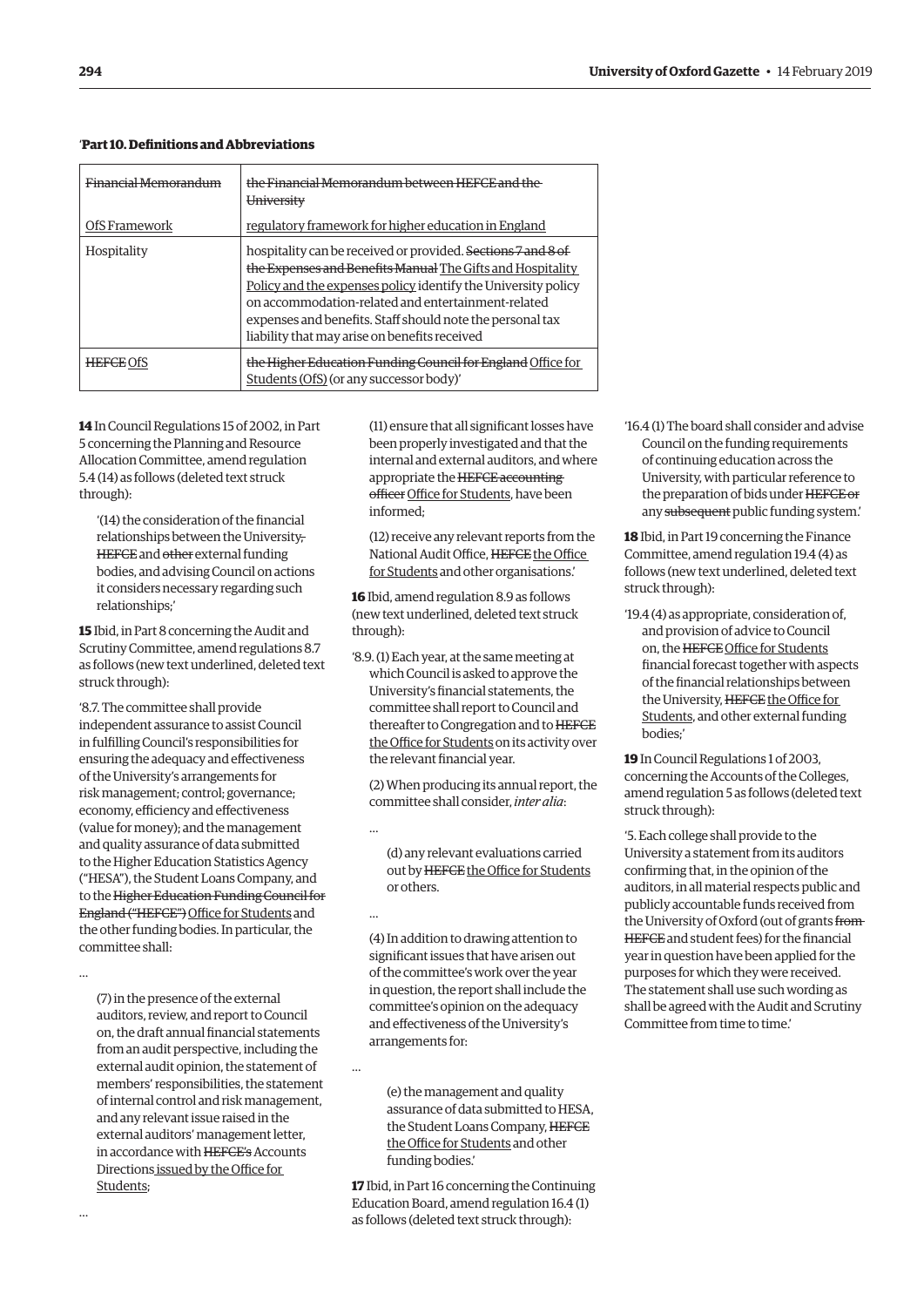# <span id="page-6-0"></span>**Council of the University**

*Corrigendum*

## **Professor of Taxation Law and Professor of Comparative Law**

When revisions were made to §181 and §190 Council Regulations 24 of 2002, renaming the Professor of Taxation Law (*Gazette* [No 5219, 25 October 2018, p98\) a](https://gazette.web.ox.ac.uk/sites/default/files/gazette/documents/media/25_october_2018_-_no_5219_redacted.pdf)nd the Professor of Comparative Law (*Gazette* [No 5223, 22 November 2018, p155\), cross](https://gazette.web.ox.ac.uk/files/22november2018-no5223redactedpdf)references in the Schedule of Professors and Readers, Council Regulations 19 of 2002, were overlooked. The cross-references should have been made as follows:

In Council Regulations 19 of 2002, amend the Schedule of Professors and Readers as follows (deleted text struck through):

# '**Schedule of Professors and Readers**

LAW …

Law, Comparative, Linklaters

…

Law, Taxation, Pinsent Masons'

#### **Council of the University**

#### **Register of Congregation**

The Vice-Chancellor reports that the following names have been added to the Register of Congregation:

Arton, C, Bodleian Libraries Baxter, L, Exeter Burgess-Brown, N A, Structural Genomics Consortium Crary, A M, Regent's Park De Haan, D D, Faculty of Theology and Religion Ellis, C M, Queen's Frazer, A C, University Sport Graf, T, Faculty of History Havoutis, I, Department of Engineering Science Ogilvie, S, Harris Manchester Salam, G P, All Souls Sollereder, B N, Regent's Park Thompson, S J, Balliol Wilks, E C, Social Sciences Divisional **Office** 

#### **Divisional and Faculty Boards**

For changes in regulations for examinations see 'Examinations and Boards' below.

| <b>Congregation</b> | 19 February |
|---------------------|-------------|

# **Voting on Resolutions approving the conferment of Honorary Degrees**

The meeting of Congregation is cancelled. The sole business comprises questions to which no opposition has been notified and in respect of which no request for adjournment has been received, and the Vice-Chancellor will accordingly declare the Resolutions carried without a meeting under the provisions of Sect 7 (1) of Statute VI.

(For explanatory note and text of resolution see *Gazette* [No 5229, 31 January 2019, p270.\)](https://gazette.web.ox.ac.uk/files/31january2019-no5229redactedpdf)

| Congregation | 5 March |
|--------------|---------|
|              |         |

¶ Members of Congregation are reminded that any two members may, not later than **noon on 25 February**, give notice in writing to the Registrar that they wish to oppose or amend the legislative proposals at (1) and (2) or the resolution at (3) below (see the note on the conduct of business in Congregation below). If no such notice has been given, and unless Council has declared otherwise or the meeting has been adjourned, the legislative proposals and resolution shall be declared carried, and the meeting may be cancelled.

# **(1) Voting on Legislative Proposal: Jesus Professorship of Celtic Endowment Fund**

*Explanatory Note*

The following legislative proposal amends the electoral board for the Jesus Professorship of Celtic.

*WHEREAS it is expedient to amend Part 65 of the Schedule to the Statutes to amend the electoral board for the Jesus Professorship of Celtic* THE UNIVERSITY ENACTS AS FOLLOWS.

In Part 65 of the Schedule to the Statutes, concerning the Jesus Professorship of Celtic Endowment Fund, amend section 65.5 as follows (new text underlined, deleted text struck through):

'65.5 The Professor shall be elected by an electoral board consisting of:

(1) the Vice-Chancellor, or, if the Principal of Jesus College is Vice-Chancellor, a person appointed by Council;

(2) the Principal of Jesus College, or, if the Principal is unable or unwilling to act, a person appointed by the Governing Body of Jesus College;

(3) a person appointed by the Governing Body of Jesus College;

(4), (5) two persons appointed by Council;

(6) the Head of the Humanities Division, or his or her nominee;

(7) a person appointed by the Board of the Faculty of English;

(8), (9) two persons appointed by the Board of the Faculty of Medieval and Modern Languages.

(8) a person appointed by the Board of the Faculty of History;

(9) a person appointed by the Board of the Faculty of Linguistics, Philology and Phonetics.'

# **(2) Voting on Legislative Proposal: Hope Professor of Zoology (Entomology)**

#### *Explanatory Note*

The following legislative proposal amends the duties of the Hope Professor of Zoology (Entomology). The opportunity is also taken to amend outdated references in the regulations relating to the statutory post.

*WHEREAS it is expedient to amend Part 25 of the Schedule to the Statutes to amend the duties of the Hope Professor of Zoology (Entomology)* THE UNIVERSITY ENACTS AS FOLLOWS.

In Part 25 of the Schedule to the Statutes, concerning the Hope Fund, amend section 25.7 (1) as follows (new text underlined):

'25.7. The purposes for which the income shall be used under section 25.6 above may include:

(1) the support of a Professorship of Zoology (Entomology), to be called the Hope Professorship of Zoology, the holder of which shall undertake research in and shall lecture and give instruction

# Congregation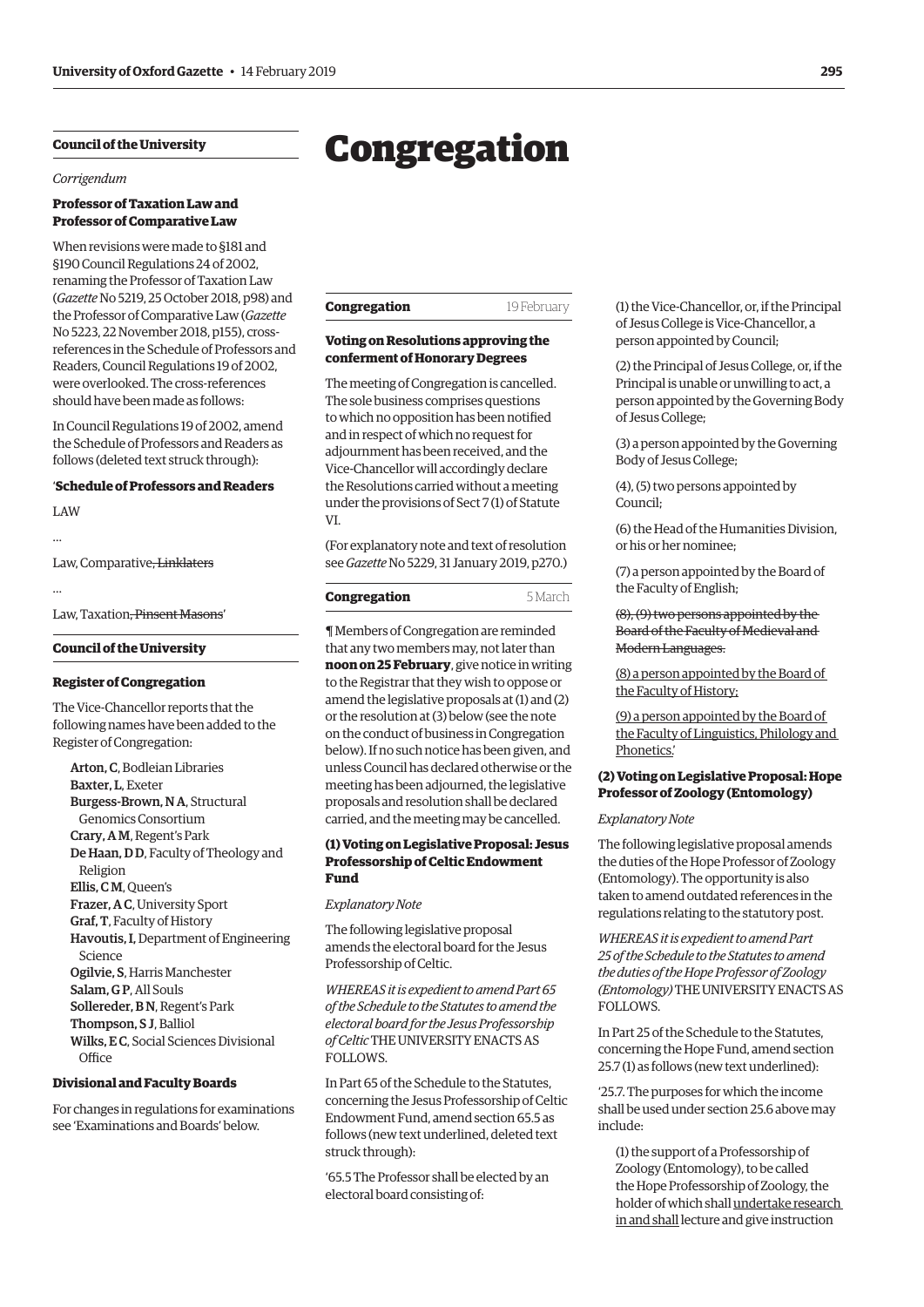<span id="page-7-0"></span>in Zoology (with special reference to the articulata) and generally promote its study in the University;'

*Regulations to be made by the General Purposes Committee of Council if the Statute is approved*

In Council Regulations 24 of 2002, concerning individual professorships, amend §343 as follows (new text underlined, deleted text struck through):

'**§343.** *Hope Professor of Zoology (Entomology)*

1. The Hope Professor of Zoology (Entomology) shall undertake research in and shall give public lectures and give instruction in Zoology (Entomology) at such times as shall be prescribed or approved by Council and generally promote its study in the University.

2. The professor shall be elected by an electoral board consisting of:

(1) the Vice-Chancellor, or, if the Principal of Jesus College is Vice-Chancellor, a person appointed by Council on the occurrence of a vacancy to act as an elector on that occasion;

(2) the Principal of Jesus College, or, if the Principal is unable or unwilling to act, a person appointed by the Governing Body of Jesus College on the occurrence of a vacancy to act as an elector on that occasion;

(3) a person appointed by the Governing Body of Jesus College;

 $(4)$ ,  $(5)$  a two persons appointed by Council;

(5) (6) two persons appointed by the General Board

 $(6)(7)-(9)$  four three persons appointed by the Board of the Faculty of Biological Sciences Mathematical, Physical and Life Sciences Board, of whom one shall be appointed after consultation with the Curators of the Hope CollectionsDirector of the Oxford University Museum of Natural History.

3. The Hope Professor shall not hold any other professorship or readership in the University.

4. The Hope Professor shall be subject to the General Provisions of the decree regulations governing the duties of professors and to those Particular Provisions of the same decree regulations which are applicable to this chair.'

# **(3) Voting on a Resolution authorising the use of space in the Osney Power Station**

#### *Explanatory Note*

The development of Osney Power Station is intended to support the delivery of executive education programmes, and is core to the academic mission of the school.

Many of the school's executive education programmes are currently delivered at Egrove Park, a Grade II-listed building located two miles from Oxford city centre in Kennington. However, this facility is increasingly unfit for purpose. The new facility will allow the school to grow its executive education programmes by providing an integrated teaching and accommodation facility which better meets the needs of participants, and is more suitably located close to the school's main campus and transport links.

#### *Text of Resolution*

That the Osney Power Station be allocated to the Saïd Business School for a period of 125 years from the date of completion of the building, subject to review after 40 years and at regular intervals thereafter.

# **Congregation** 7 March

# **Elections**

#### DIVISIONAL BOARDS

Humanities Board Medical Sciences Board

# FACULTY BOARDS

Board of the Faculty of Law Board of the Faculty of Music

Details are in 'Elections' section below.

#### **Congregation** 13 March

## **Admission of Proctors and Assessor**

A Congregation will be held at noon on 13 March in the Sheldonian Theatre for the purpose of admitting to office Professor Martin C J Maiden, BSc R'dg, MA Oxf, PhD Camb, Fellow of Hertford, and Professor Sophie Marnette, Lic Brussels, MA Oxf, PhD California, Fellow of Balliol, as Proctors for the ensuing year, and The Revd Professor William Whyte, MA MSt DPhil Oxf, Fellow of St John's, as Assessor for the ensuing year.

# **Note on procedures in Congregation**

¶ Business in Congregation is conducted in accordance with Congregation Regulations 2 of 2002 [\(www.admin.ox.ac.uk/statutes/](http://www.admin.ox.ac.uk/statutes/regulations/529-122.shtml) [regulations/529-122.shtml\). A p](http://www.admin.ox.ac.uk/statutes/regulations/529-122.shtml)rintout of these regulations, or of any statute or other regulations, is available from the Council Secretariat on request. A member of Congregation seeking advice on questions relating to its procedures, other than elections, should contact Dr N Berry at the University Offices, Wellington Square [\(telephone: \(2\)80199; email: nigel.berry@](mailto:nigel.berry@admin.ox.ac.uk) admin.ox.ac.uk); questions relating to elections should be directed to the Elections Officer, Ms S L S Mulvihill (telephone: [\(2\)80463; email: elections.office@admin.](mailto:elections.office@admin.ox.ac.uk) ox.ac.uk).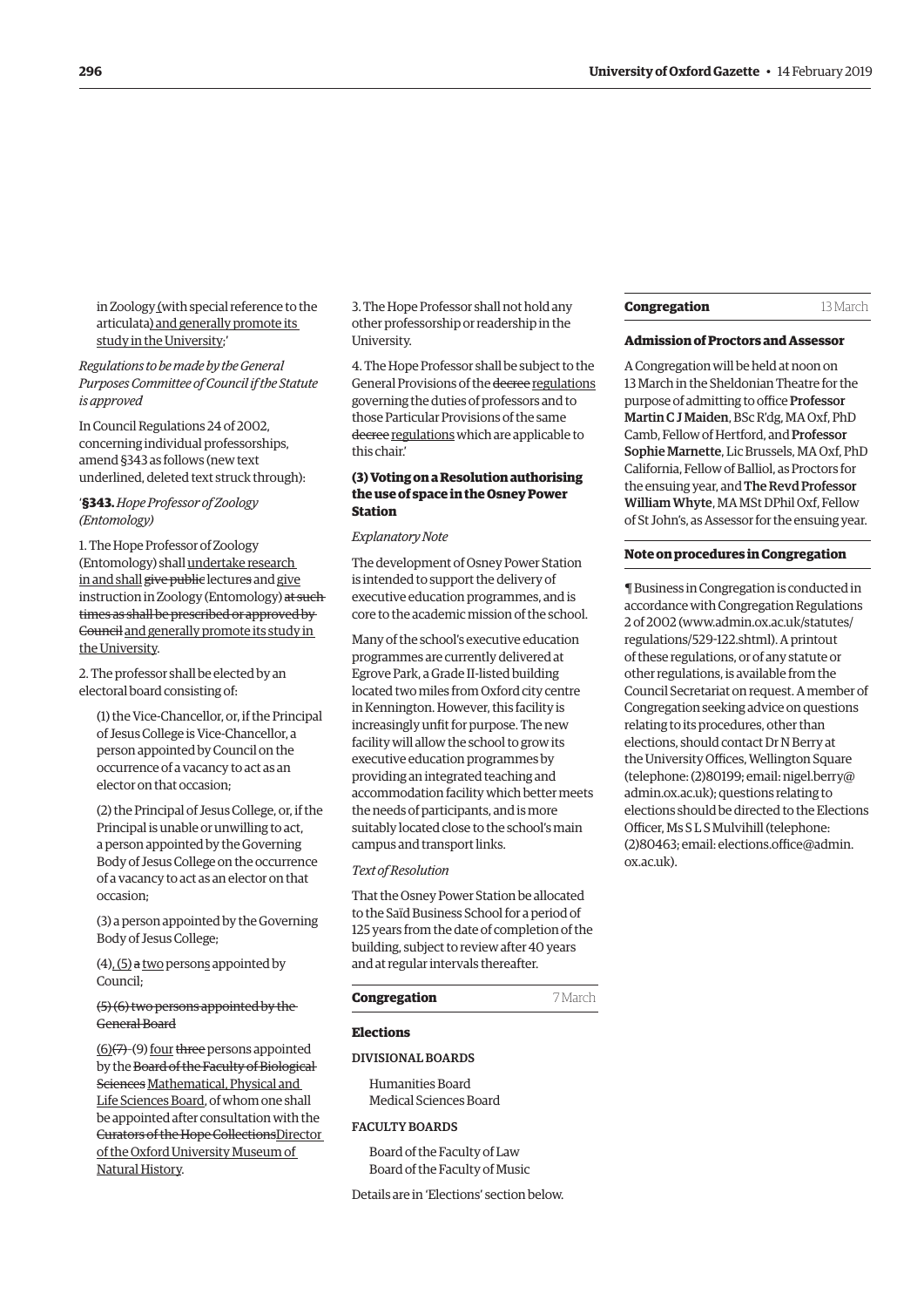# <span id="page-8-0"></span>Notices

# **Consultative Notices**

# **Consultation on the University's IT Strategic Plan**

Following the publication of the University's Strategic Plan 2018–23, the IT Committee has undertaken the renewal of the IT Strategic Plan to ensure that delivery of the systems and services required by the University remains aligned with the institution's overarching aspirations. An initial draft has been produced based on a series of workshops with groups of users from across the University and a review of trends in IT (both in Higher Education and in other sectors). As the IT Strategic Plan applies to the University, not just central IT Services, and may inform the development of IT strategies in the divisions, departments and faculties, and other units, comments are now sought from all bodies within the University as well as from individual members.

Responses should be made no later than **28 March** via the strategy discussion forum (see [https://sharepoint.nexus.ox.ac.uk/UIT\\_](https://sharepoint.nexus.ox.ac.uk/UIT_consultation)) [consultation\)](https://sharepoint.nexus.ox.ac.uk/UIT_consultation)) where an electronic version of the strategy and more information can be found. Further details can be obtained from Dr Stuart Lee, Deputy CIO [\(stuart.lee@it.ox.](mailto:(stuart.lee@it.ox.ac.uk) [ac.uk\)](mailto:(stuart.lee@it.ox.ac.uk).

#### **General Notices**

# **Guidelines for academic leave**

Academic staff are reminded of the guidelines for applying for and taking leave, which are published on the Personnel Services website: [www.admin.](http://www.admin.ox.ac.uk/personnel/staffinfo/academic/guidelinesforleave.) [ox.ac.uk/personnel/staffinfo/academic/](http://www.admin.ox.ac.uk/personnel/staffinfo/academic/guidelinesforleave.) [guidelinesforleave.](http://www.admin.ox.ac.uk/personnel/staffinfo/academic/guidelinesforleave.)

#### **Appointments**

# **Mathematical, Physical and Life Sciences**

## HEADSHIP OF DEPARTMENT

The Mathematical, Physical and Life Sciences Board has conferred Joint Headship of the Department of Materials upon Professor Angus Wilkinson, PhD Brist, Professor of Materials, Fellow of St Cross, and Professor Peter Nellist, PhD Camb, Professor of Materials, Fellow of Corpus Christi, from 1 February 2019.

#### **Visiting Professorships**

# **Mathematical, Physical and Life Sciences**

Professor Philip Charles, PhD Lond, Visiting Professor in Astrophysics, for a further period of 3 years from 1 February 2019

## **Medical Sciences**

# GEORGE EASTMAN VISITING PROFESSORSHIP

Tyler J VanderWeele, AM PhD Harvard, MA Oxf, MA Wharton, John L Loeb and Frances Lehman Loeb Professor of Epidemiology, Harvard School of Public Health, has been appointed to the George Eastman Visiting Professorship in the Nuffield Department of Population Health for a period of 1 year from 1 September 2019. Professor VanderWeele will be a fellow of Balliol.

## **Graduate Awards and Prizes**

*This content has been removed as it contains personal information protected under the Data Protection Act.*

## **Electoral Boards**

#### **Composition of an Electoral Board**

The composition of the electoral board to the post below, proceedings to fill which are currently in progress, is as follows:

*Appointed by*

#### PROFESSORSHIP OF ENGLISH LAW

| Warden of St Antony's,              | Vice-Chancellor <sup>1</sup> |  |
|-------------------------------------|------------------------------|--|
| PVC, in the chair                   |                              |  |
| President of St John's              | ex officio                   |  |
| Professor S Whittaker               | St John's                    |  |
| Professor G Douglas                 | Council                      |  |
| <b>Professor M Elliott</b>          | Council                      |  |
| Professor E McKendrick              | Social Sciences              |  |
|                                     | Division                     |  |
| <b>Professor A Davies</b>           | Law Faculty                  |  |
| Professor D Nolan                   | Law Faculty                  |  |
| Professor L Gullifer                | Law Faculty                  |  |
| Denisad esmuacitism af an Plantanel |                              |  |

#### **Revised composition of an Electoral Board**

The revised composition of the electoral board to the post below, proceedings to fill which are currently in progress, is as follows:

## PROFESSORSHIP OF PURE MATHEMATICS

|                                                                          | Appointed by                |
|--------------------------------------------------------------------------|-----------------------------|
| Professor A Trefethen. Vice-Chancellor <sup>1</sup><br>PVC. in the chair |                             |
| Professor H Viles                                                        | Provost of Worcester        |
| Professor E Süli                                                         | Worcester                   |
| Professor W Werner                                                       | Council                     |
| Professor R Rougier                                                      | Council                     |
| Professor Sir Andrew<br>Wiles                                            | <b>MPLS</b> Division        |
| Professor M Bridson                                                      | Institute of<br>Mathematics |
| Professor B Green                                                        | Institute of<br>Mathematics |
| Professor Dame                                                           | Institute of                |
| Frances Kirwan                                                           | Mathematics                 |
|                                                                          |                             |

1 Appointed by the Vice-Chancellor under the provisions of Statute IX, Sect 10 and 11.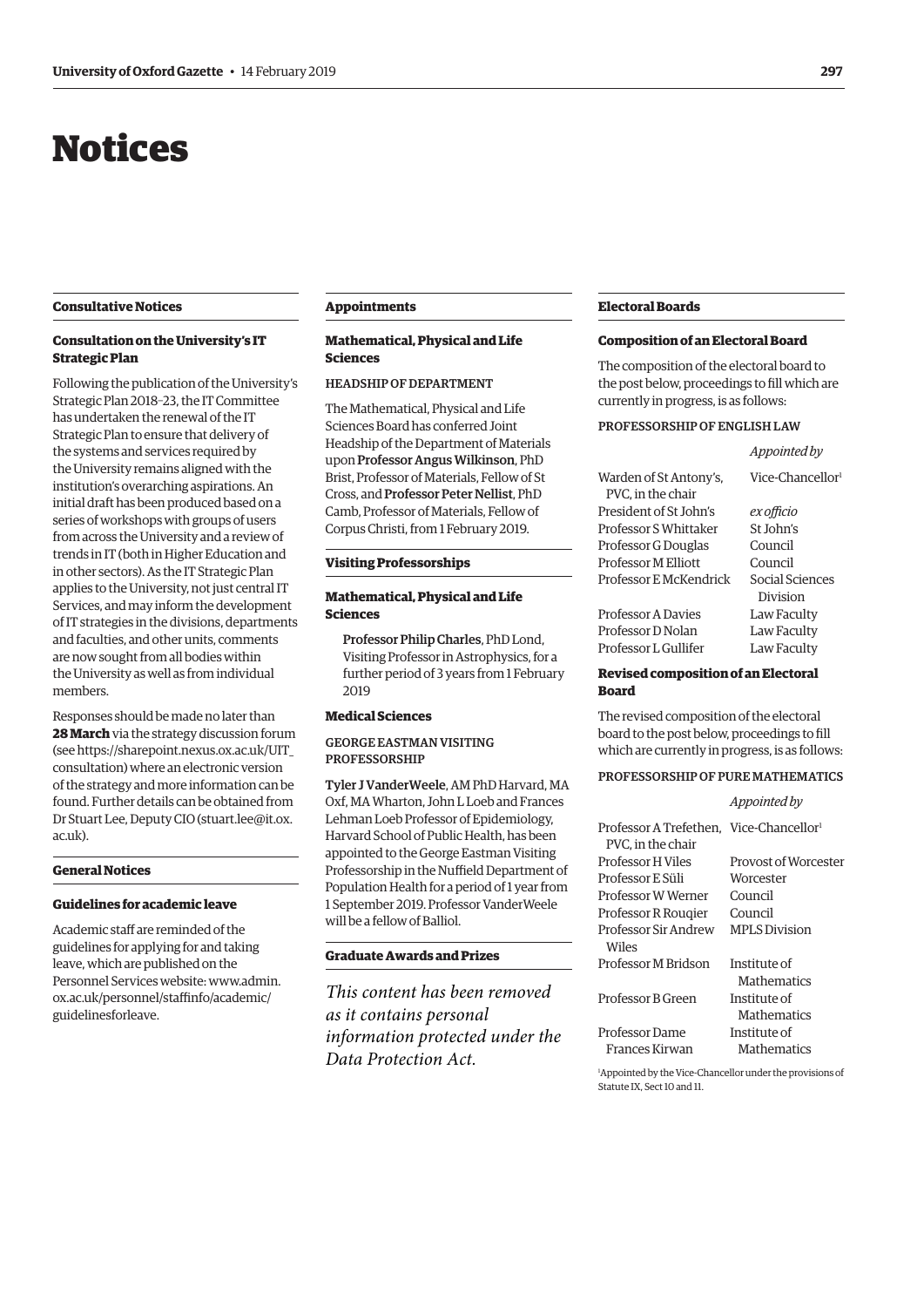# Lectures

# Examinations and Boards

# <span id="page-9-0"></span>**Musical and other Events**

#### **Merton**

# PASSIONTIDE AT MERTON 2019

A 3-day festival of concerts and services will take place 12–14 April. More information and tickets: [www.merton.ox.ac.uk/passiontide](https://www.merton.ox.ac.uk/event/passiontide-merton-0)[merton-2019.](https://www.merton.ox.ac.uk/event/passiontide-merton-0)

#### *12 Apr*:

*1.15pm*: Riga Vocal Quartet: Exile Meditations (Gabriel Jackson, Arvo Pärt, Josquin des Prez)

*6pm*: Choral Evensong

*8pm*: The Cardinall's Musick: *Spem in alium*

#### *13 Apr*:

*2pm*: Merton College Girls' Choir and Girls' Choir of St Mary le Tower, Ipswich: Pergolesi's *Stabat mater*

*6pm*: Choral Evensong

*9.30pm*: Compline

#### *14 Apr*:

*10.30am*: Procession and Sung Eucharist for Palm Sunday

*5pm*: Merton College Choir with Instruments of Time & Truth and soloists: Bach's *St Matthew Passion*

# **Social Sciences**

#### **Saïd Business School**

The following events will take place at the Saïd Business School.

# ART AT OXFORD SAÏD – BUSINESS TALK

Philip Hoffman, Fine Art Group, will lecture at 5.45pm on 14 February. Registration [required: https://art\\_hoffman\\_said.](https://art_hoffman_said.eventbrite.com) eventbrite.com.

*Subject*: 'The art of entrepreneurship'

#### DISTINGUISHED SPEAKER SEMINAR

Gian Maria Gros-Pietro, Intesa Sanpaolo, will be in conversation with Dean Peter Tufano at 5.45pm on 19 February. [Registration required: https://dss\\_said\\_gros\\_](https://dss_said_gros_pietro.eventbrite.com) pietro.eventbrite.com. *Subject*: 'Building a benchmark reputation in tough times'

# ENGAGING WITH HUMANITIES AND INSPIRING WOMEN

Professor Emma Smith will lecture at 12.30pm on 27 February. Registration [required: https://engaging\\_said\\_smith.](https://engaging_said_smith.eventbrite.com) eventbrite.com.

*Subject*: 'Fandom, women and the Shakespearean theatre'

# **Examinations for the Degree of Doctor of Philosophy**

*This content has been removed as it contains personal information protected under the Data Protection Act.*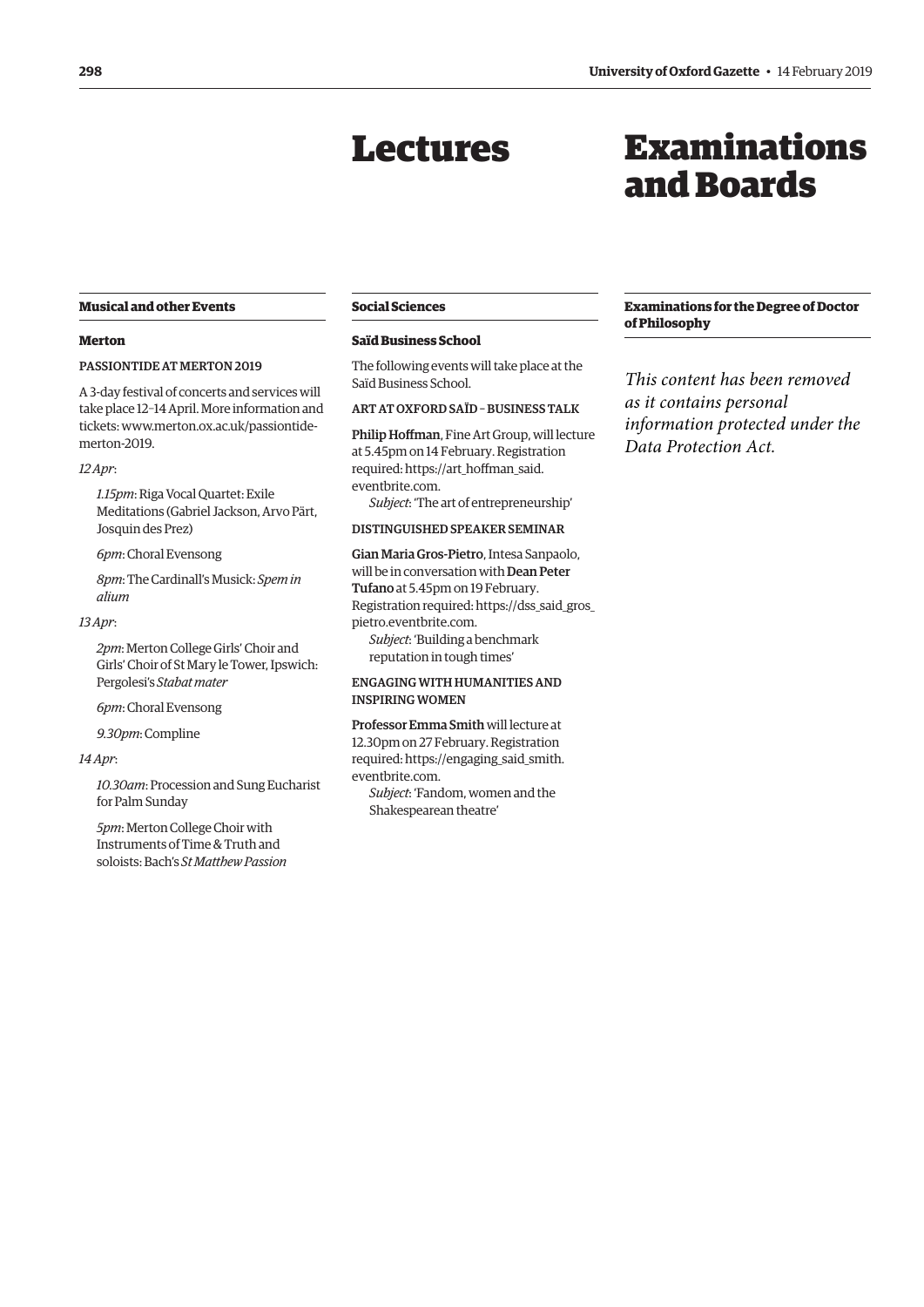<span id="page-10-0"></span>*This content has been removed as it contains personal information protected under the Data Protection Act.*

# **Examinations for the Degree of Master of Science**

*This content has been removed as it contains personal information protected under the Data Protection Act.*

#### **Changes to Examination Regulations**

For the complete text of each regulation listed below and a listing of all changes to regulations for this year to date, please see [https://gazette.web.ox.ac.uk/examination](https://gazette.web.ox.ac.uk/examination-regulations-0)regulations-[0.](https://gazette.web.ox.ac.uk/examination-regulations-0) 

# **Humanities Board**

PRELIMS IN MUSIC new assessment unit and restructuring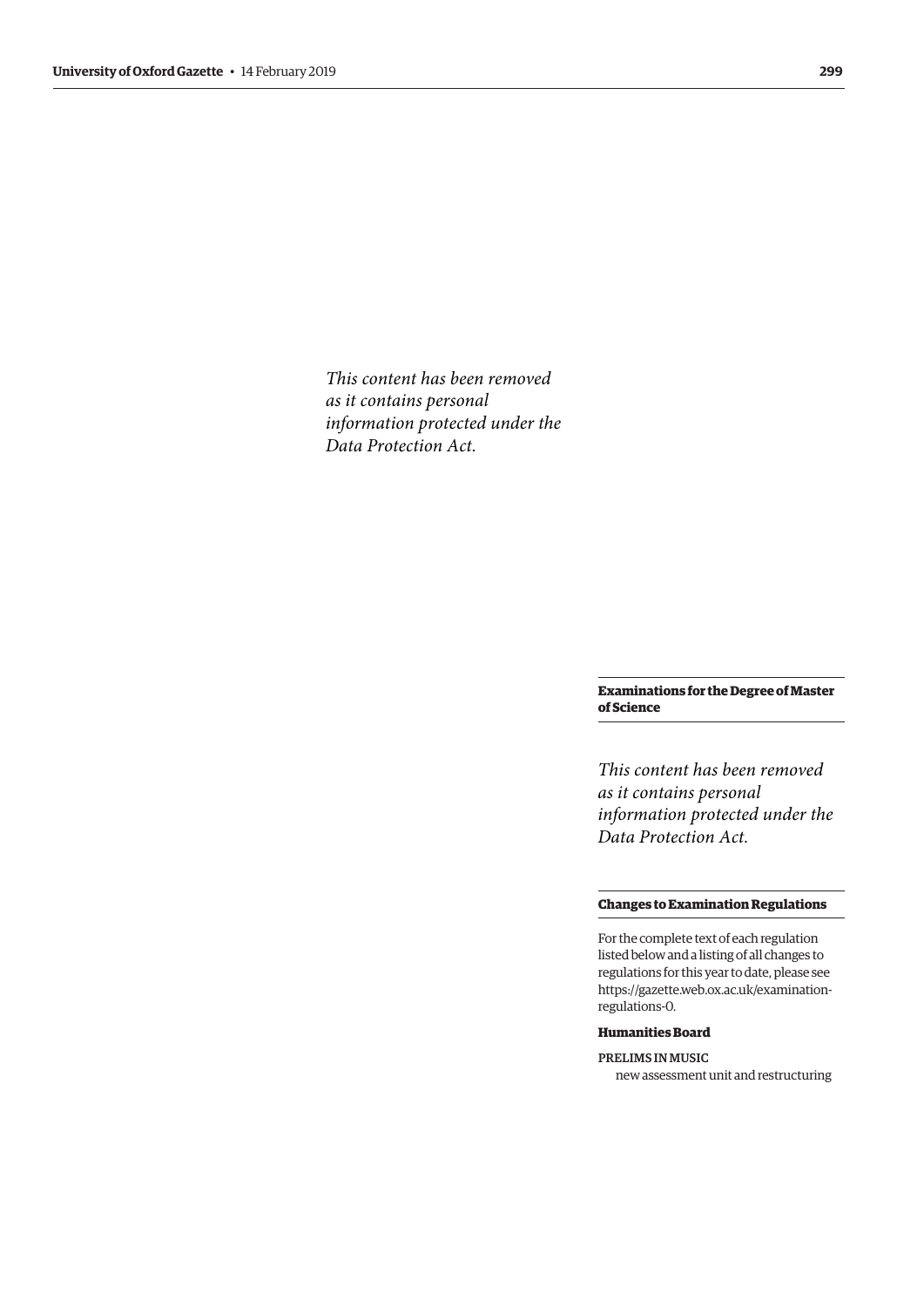# <span id="page-11-0"></span>Colleges, Halls and Societies

#### **Obituaries**

# **Christ Church**

# Edward Dennis Armstrong,

24 September 2018; 1941. Aged 95. Alistair James Bonar, 2018; 1958. Aged 81.

- Robin Michael Gilkes, October 2018; 1957. Aged 81.
- Thomas Edwin Jago, 12 October 2018; 1943. Aged 93.
- Professor Philip Murray Jourdain McNair, 6 November 2018; 1941. Aged 94.
- Pritham Anand Madhavan, 2018; 1996. Aged 47.
- William David Mark-Bell, 23 July 2018; 1969. Aged 68.
- Professor Robert (Bob) Lindsay Shuettinger, 3 September 2018; 1987. Aged 81.
- Murray Alexander Sinclair,
- 27 September 2018; 1979. Aged 57. Professor Sir David John Weatherall, former Regius Professor of Medicine, 8 December 2018; 1992. Aged 85.

#### **Merton**

Mr Paul Cheeseright, 27 January 2019; 1958, MA 1965. Aged 80.

## **St Hugh's**

- Miss Gwynne Callow, 11 January 2019; 1970. Aged 80.
- Mrs Margaret Croft (*née* Nicklin), 21 November 2018; 1943. Aged 93.
- Mrs Kathy Davies (née Conolly), 18 October 2018; 1970. Aged 66.
- Dr Norma Emerton (*née*Bennington), 30 August 2018; 1950. Aged 86.
- Miss Joyce Peel, 14 September 2018; 1937. Aged 99.
- Miss Joan Pye, 17 January 2019; 1935. Aged 102.
- Mrs Cynthia Short (*née* Hill), 28 August 2018; 1944. Aged 92.
- Mrs Anne Shortland-Jones (*née*Young), 14 November 2018; 1950. Aged 87. Miss Monica Sims, OBE, FRSE,
- 20 November 2018; 1943. Aged 93. Dr Ann Soutter, FRSA, (*née* Morris),
- 28 November 2018; 1953. Aged 83.

Mrs Ann Thompson (*née*Toovey), 26 October 2018; 1943. Aged 93.

# Elections

The nomination period for the elections below closed at 4pm on 7 February.

# **Divisional Boards**

# HUMANITIES BOARD

- One person elected by and from the members of the Faculty of Classics to hold office wie to MT 2020 [*vice* Professor Nicholas Purcell, Brasenose]
- One person elected by and from the members of the Faculty of Music to hold office wie to MT 2020 [*vice* Professor Owen Rees, Queen's]

# MEDICAL SCIENCES BOARD

• One person from the Department of Biochemistry and the Nuffield Department of Clinical Medicine who is also a member of the Faculty of Biochemistry, the Faculty of Clinical Medicine, the Faculty of Physiological Sciences or the Faculty of Psychological Studies, elected by the members of the Faculty of Biochemistry, the Faculty of Clinical Medicine, the Faculty of Physiological Sciences and the Faculty of Psychological Studies, to hold office wie to MT 2021 [*vice* Professor Mark Sansom, Corpus Christi, Faculty of Biochemistry]

#### **Faculty Boards**

# BOARD OF THE FACULTY OF LAW

• One Official Member elected by and from all members of the faculty as per Regulation 10 of Council Regulations 19 of 2002 wie to MT 2020 [vice Professor Birke Häcker, Brasenose]

#### *The following nomination has been received*:

W Ernst, MA Oxf, LLM Yale, Dr iur urt hc Edin, Dr iur Bonn, Dr iur hc Vienna, All Souls

*Nominated by*: A L C Davies, Brasenose

- L Enriques, Jesus
- L Gullifer, Harris Manchester J Herring, Exeter

#### BOARD OF THE FACULTY OF MUSIC

• One person elected by and from the members of the Faculty of Music wie to MT 2019 [*vice* Dr Anna Stoll-Knecht, Jesus]

#### **Notes**:

Nominations in writing for the elections on 7 March, by four members of Congregation other than the candidate, were received by the Elections Office, at the University Offices, Wellington Square, up to 4pm on 7 February.

Candidates were invited to include with their nomination forms a written statement of no more than 250 words, setting out his or her reasons for standing and qualifications for the office being sought.

In the event of a contested election, candidates' statements will be available online at [www.admin.ox.ac.uk/elections](http://www.admin.ox.ac.uk/elections) and published in the *Gazette* dated 21 February. Voters may wish to wait until they have read these statements before returning their ballot papers. Ballot papers will be sent out to members of Congregation as soon as possible after the closing date for nominations. Completed ballot papers must be received by the Elections Office not later than **4pm on 7 March**.

If the number of nominations received by the closing date is no more than sufficient to fill the vacancies, the candidates nominated shall be deemed to be duly elected as of the close of the nomination period on 7 February. When required, places will be allocated according to academic standing, as defined in Council Regulations 22 of 2002, Part 2: Academic Precedence and Standing, made by Council on 26 June 2002.

If the number of nominations received by the closing date is less than sufficient to fill the vacancies, those candidates nominated will be deemed elected unopposed, and the remaining vacancies will lapse, in which case, in accordance with the regulations, the places must remain vacant until appointments are made jointly by the Vice-Chancellor and Proctors.

For further information, please contact the Elections Officer [\(shirley.mulvihill@admin.](mailto:(shirley.mulvihill@admin.ox.ac.uk) [ox.ac.uk](mailto:(shirley.mulvihill@admin.ox.ac.uk)).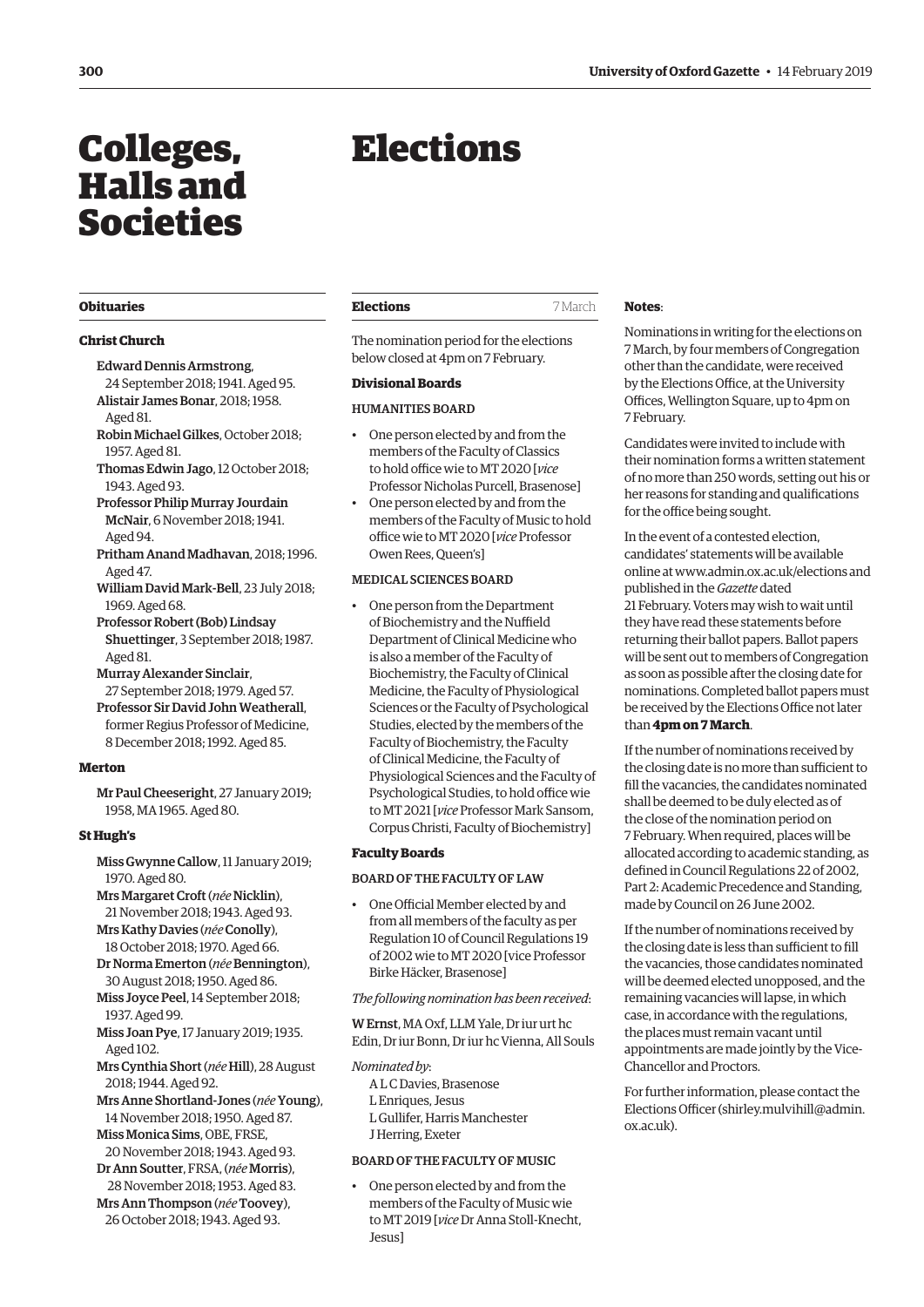# <span id="page-12-0"></span>Advertisements

#### **Advertising enquiries**

*Email*: [gazette.ads@admin.ox.ac.uk](mailto:gazette.ads@admin.ox.ac.uk) *Telephone*: 01865 (2)80548 *Web*[: https://gazette.web.ox.ac.uk/classified](https://gazette.web.ox.ac.uk/classified-advertising-gazette)advertising-gazette

#### **Deadline**

Advertisements are to be received by **noon on Wednesday** of the week before publication (ie eight days before publication). Advertisements must be submitted online.

#### **Charges**

Commercial advertisers: £30 per insertion of up to 70 words, or £60 per insertion of 71–150 words.

Private advertisers: £20 per insertion of up to 70 words, or £40 per insertion of 71–150 words.

See our website for examples of whether an advertisement is considered commercial [or private: https://gazette.web.ox.ac.uk/](https://gazette.web.ox.ac.uk/classified-advertising-gazette) classified-advertising-gazette.

#### **Online submission and payment**

Advertisements must be submitted and paid for online, using a credit card or debit card, through a secure website. For details, [see https://gazette.web.ox.ac.uk/classified](https://gazette.web.ox.ac.uk/classified-advertising-gazette)advertising-gazette.

# **Extracts from the terms and conditions of acceptance of advertisements**

#### *General*

1. Advertisements are accepted for publication at the discretion of the editor of the *Gazette*.

*Note*. When an advertisement is received online, an acknowledgement will be emailed automatically to the email address provided by the advertiser. The sending of this acknowledgement does not constitute an acceptance of the advertisement or an undertaking to publish the advertisement in the *Gazette*.

2. The right of the *Gazette* to edit an advertisement, in particular to abridge when necessary, is reserved.

3. Advertisements must be accompanied by the correct payment, and must be received by the deadline stated above. *No refund can be made for cancellation after the acceptance of advertisements*.

4. Once an advertisement has been submitted for publication, no change to the text can be accepted.

5. Voucher copies or cuttings cannot be supplied.

#### *Charges*

6. Two separate charging arrangements will apply, for commercial and private advertisers. The rates applicable at any time will be published regularly in the *Gazette*, and may be obtained upon enquiry. The rates, and guidance on applicability of each rate, are also available online.

The editor's decision regarding applicability of these rates to an individual advertiser will be final.

#### *Disclaimer*

**7. The University of Oxford and Oxford University Press accept no responsibility for the content of any advertisement published in the** *Gazette***. Readers should note that the inclusion of any advertisement in no way implies approval or recommendation of either the terms of any offer contained in it or of the advertiser by the University of Oxford or Oxford University Press.**

## *Advertisers' Warranty and Indemnity*

**13. The advertiser warrants:**

**(i) Not to discriminate against any respondents to an advertisement published in the** *Gazette* **on the basis of their gender, sexual orientation, marital or civil partner status, gender reassignment, race, religion or belief, colour, nationality, ethnic or national origin, disability or age, or pregnancy.**

(ii) That the advertisement does not contravene any current legislation, rules, regulations or applicable codes of practice.

(iii) That it is not in any way illegal or defamatory or a breach of copyright or an infringement of any other person's intellectual property or other rights.

*You are advised to view our full Terms and Conditions of acceptance of advertisements. Submission of an advertisement implies acceptance of our terms and conditions, which may be found at https://gazette.web.ox.ac. [uk/classified-advertising-gazette](https://gazette.web.ox.ac.uk/classified-advertising-gazette), and may also be obtained on application to Gazette Advertisements, Public Affairs Directorate, University Offices, Wellington Square, Oxford OX1 2JD.*

#### **Miscellaneous**

**The Anchor pub**, dining rooms and terrace – close to Jericho. We serve simple, honest, fresh food with daily changing seasonal specials, an extensive wine list and great beer. Our 2 private dining rooms can seat 14 and 16 and are available for meetings or dinner parties. We are open 9am–11pm Mon–Fri and 8am–11pm Sat and Sun. 2 Hayfield Rd, Oxford OX2 6TT. Tel: 01865 510282. Web: [www.theanchoroxford.](http://www.theanchoroxford.com) [com](http://www.theanchoroxford.com).

**Stone Pine Design** card publisher specialising in wood engraving, linocuts and Oxfordshire. Beautifully produced, carefully selected designs by internationally renowned artists. Web: [www.stonepinedesign.co.uk.](http://www.stonepinedesign.co.uk)

**St Giles' Parish Rooms for hire**. Ideally located close to the city centre at 10 Woodstock Rd OX2 6HT. There is a main hall and a meeting room that can be hired together or separately, and full kitchen facilities. For enquiries regarding availability and to arrange a site visit, contact Meg Peacock, Benefice Manager: 07776 588712 or [sgsm.benefice.](mailto:sgsm.benefice.manager@gmail.com) [manager@gmail.com](mailto:sgsm.benefice.manager@gmail.com).

**Church hall for hire**: looking for a city centre location to hold meetings, classes or other community events? St Columba's United Reformed Church, a registered charity located in Alfred St, has an inclusive and caring mission reaching out to all. We depend to a large extent on income from hiring the church hall to community groups. We welcome enquiries from potential hirers. More information: [www.saintcolumbas.](http://www.saintcolumbas.org/building-hire/book-now.) [org/building-hire/book-now.](http://www.saintcolumbas.org/building-hire/book-now.) Email: [facilitiesmanager@saintcolumbas.org](mailto:facilitiesmanager@saintcolumbas.org).

**PBFA Oxford Book Fair** at Oxford Brookes, Headington Campus, Gipsy Lane: Sat 2 Mar (noon–6pm) and Sun 3 Mar (10am–4pm). Vast selection of antiquarian and collectable books, prints and ephemera with more than 100 exhibiting booksellers. Admission £2 or free tickets via [www.oxfordbookfair.org](http://www.oxfordbookfair.org). Tel: 01763 248400. Email: [info@pbfa.org.](mailto:info@pbfa.org)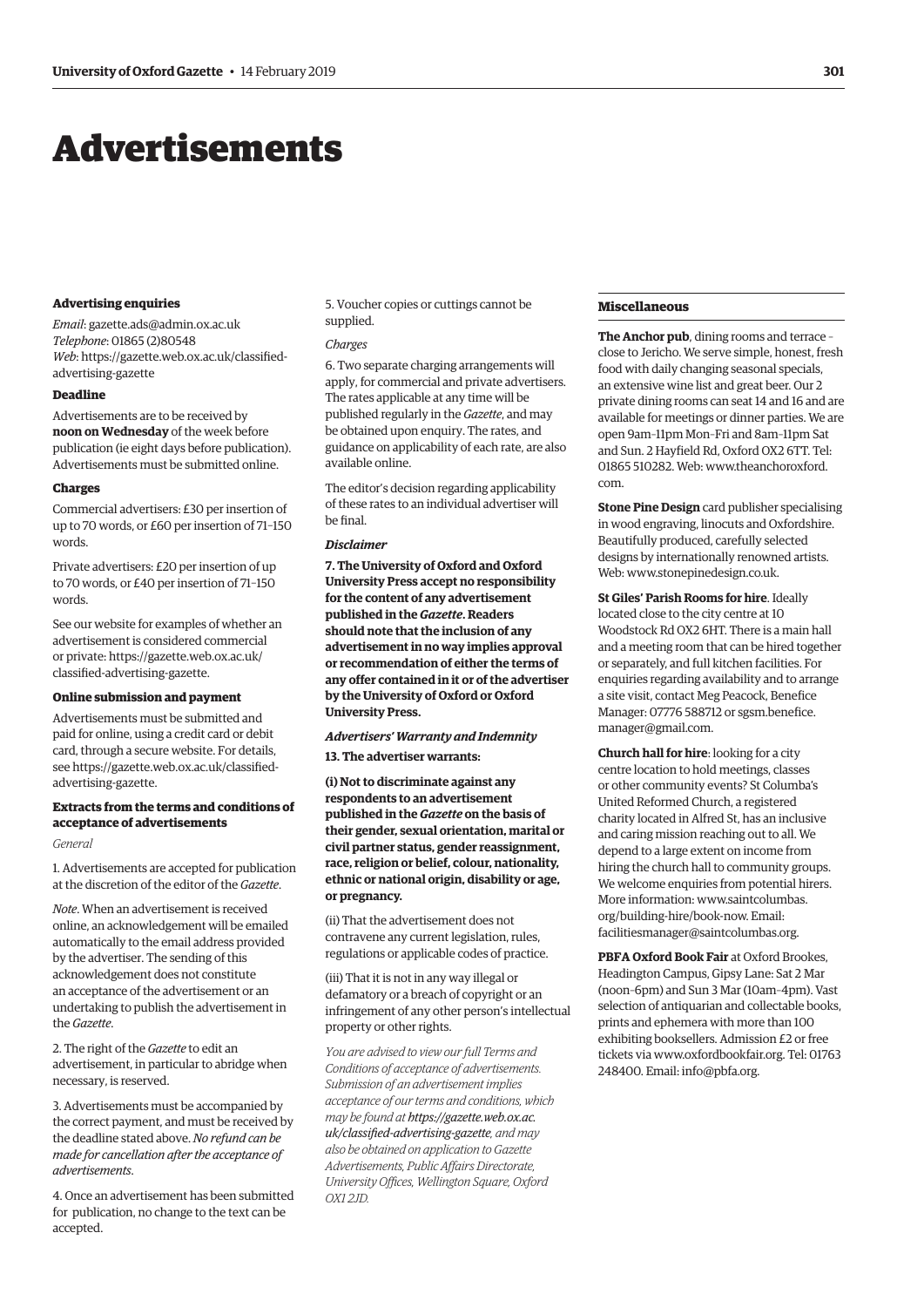# **Research participants sought**

#### **The Oxford Institute of Population**

**Ageing** is cordially inviting employees of the University to participate in a focus group on occupation insecurity, discussing changes to employment due to technological advancements. For inquiries or to sign up, please contact [lara.roll@ageing.ox.ac.uk](mailto:lara.roll@ageing.ox.ac.uk) or phone 01865 612815.

#### **Groups and societies**

**The Oxford University Newcomers' Club** at the University Club, 11 Mansfield Rd, OX1 3SZ, welcomes the wives, husbands or partners of visiting scholars, of graduate students and of newly appointed academic and administrative members of the University. We offer help, advice, information and the opportunity to meet others socially. Informal coffee mornings are held in the club every Wednesday 10.30am–noon (excluding the Christmas vacation). Newcomers with children (aged 0–4) meet every Fri in term 10.15am–11.45am. We have a large programme of events including tours of colleges, museums and other places of interest. Other term-time activities include a book group, informal conversation group, garden group, antiques group, an opportunity to explore Oxfordshire and an Opportunities in Oxford group. Visit our website: [www.newcomers.ox.ac.uk](http://www.newcomers.ox.ac.uk).

**Oxford Research Staff Society** (OxRSS) is run by and for Oxford research staff. It provides researchers with social and professional networking opportunities, and a voice in University decisions that affect them. Membership is free and automatic for all research staff employed by the University of Oxford. For more information and to keep up to date, see: web: [www.oxrss.ox.ac.uk;](http://www.oxrss.ox.ac.uk) Facebook:<http://fb.me/oxrss;> Twitter: @ResStaffOxford; mailing list: [researchstaff](mailto:researchstaff-subscribe@maillist.ox.ac.uk)[subscribe@maillist.ox.ac.uk.](mailto:researchstaff-subscribe@maillist.ox.ac.uk)

# **Restoration and Conservation of Antique Furniture**

**John Hulme** undertakes all aspects of restoration. 30 years' experience. Collection and delivery. For free advice, telephone or write to the Workshop, 11A High St, Chipping Norton, Oxon, OX7 5AD. Tel: 01608 641692.

#### **Sell your unwanted books**

**Sell your unwanted books** at competitive prices. If you need extra space or are clearing college rooms, a home or an office, we would be keen to quote for books and CDs. Rare items and collections of 75 or more wanted if in VG condition; academic and non-academic subjects. We can view and collect. Contact Graham Nelson at History Bookshop Ltd on 01451 821660 or [sales@historybookshop.com.](mailto:sales@historybookshop.com)

#### **Antiques bought and sold**

**Wanted and for sale** – quality antiques such as furniture, fire guards, grates and related items, silver, pictures, china and objets d'art. Please contact Greenway Antiques of Witney, 90 Corn Street, Witney OX28 6BU on 01993 705026 or 07831 585014 or email [jean\\_greenway@hotmail.com](mailto:jean_greenway@hotmail.com).

#### **Services Offered**

**Big or small, we ship it all**. Plus free pick up anywhere in Oxford. Also full printing services available (both online and serviced), 24-hour photocopying, private mailing addresses, fax bureau, mailing services and much more. Contact or visit Mail Boxes Etc, 266 Banbury Rd, Oxford. Tel: 01865 514655. Fax: 01865 514656. Email: [staff@mbesummertown.co.uk](mailto:staff@mbesummertown.co.uk). Also at 94 London Rd, Oxford. Tel: 01865 741729. Fax: 01865 742431. Email: [staff@](mailto:staff@mbeheadington.co.uk) [mbeheadington.co.uk](mailto:staff@mbeheadington.co.uk).

**Airport transfer/chauffeur service**. If you are looking for a reliable and experienced transfer service I would be happy to discuss your needs. Last year I handled 328 airport transfers successfully and I have over 20 years' experience. Account customers welcome and all major credit cards accepted. Comfortable and reliable Heathrow service. Contact Tim Middleton. Tel: 07751 808763 or email: [timothy.middleton2@btopenworld.com.](mailto:timothy.middleton2@btopenworld.com)

**Independent Pensions and Financial Advice**. Austin Chapel Independent Financial Advisers LLP provide bespoke pensions and financial advice to staff working for the University of Oxford. We provide Annual Allowance and Lifetime Allowance pension tax mitigation advice and calculations. In addition, we can provide projections of future pension benefits to ensure your retirement plans are on course to meet your retirement income requirements. We also offer an independent investment review service to help ensure that your investment portfolio still meets your current attitude to risk and is tax efficient. The initial meeting can be held at your workplace, home or our central Oxford offices. There is no cost for the initial meeting. For more information contact Gary O'Neill on 01865 304094 or email [gary.oneill@](mailto:gary.oneill@austinchapel.co.uk) [austinchapel.co.uk](mailto:gary.oneill@austinchapel.co.uk).

# **Houses to Let**

**Bright fully furnished house** with garden and 2 double bedrooms available to let on a short- or long-term basis. Ideal for academic visitors, visiting friends or family. Moments from the vibrant Cowley Rd, and just a 10-min walk to Oxford city centre. Open-plan living/ dining area; modern kitchen and bathroom; enclosed private garden with lawn, decking and outdoor seating. Fast Wi-Fi. Bills included. Email [jamie.vicary@cs.ox.ac.uk](mailto:jamie.vicary@cs.ox.ac.uk) for more information.

# **Flats to Let**

**Cowley Rd/St Clement's**: available Apr. Large, modernised flat (unfurnished), within 4 mins' walk of Magdalen Bridge; 3 bedrooms, large sitting room, separate dining room, fully fitted kitchen, bathroom, shower room and separate toilet. Off-peak central heating, double glazed throughout. £1,025 pcm; no deposit. Email [cuckoopens@aol.com](mailto:cuckoopens@aol.com) or tel 07469 920505.

# **Accommodation Offered**

**scottfraser** – market leaders for quality Oxfordshire property. Selling, letting, buying, renting, investing – we are here to help. Visit [www.scottfraser.co.uk](http://www.scottfraser.co.uk) for more information or call: Headington sales: 01865 759500; Summertown sales: 01865 553900; East Oxford sales: 01865 244666; Witney sales: 01993 705507; Headington lettings: 01865 761111; Summertown lettings: 01865 554577; East Oxford and student lettings: 01865 244666; Witney lettings: 01993 777909.

**Delightful studio annexe**, tastefully furnished, to rent in Horspath, 5 miles from city centre. Suitable for 1 professional person. Private entrance. Kitchen facilities include microwave, hob, fridge, sink, washing machine. En-suite private bathroom. Quiet rural location, short walk to Shotover Country Park. No public transport therefore car or bike advisable. Safe off-street parking. £650 pcm inclusive of bills. Bank and personal references required. Contact: [isabelknowland@gmail.](mailto:isabelknowland@gmail.com) [com](mailto:isabelknowland@gmail.com), 01865 806497 or 07788 174785.

#### **Self-catering Apartments**

**Visiting Oxford?** Studio, 1-, 2- and 3-bed properties conveniently located for various colleges and University departments. Available from 1 week to several months. Apartments are serviced, with linen provided and all bills included. Details, location maps and photos can be found on our website at [www.](http://www.shortletspace.co.uk) [shortletspace.co.uk](http://www.shortletspace.co.uk). Contact us by email on [stay@shortletspace.co.uk](mailto:stay@shortletspace.co.uk) or call us on 01993 811711.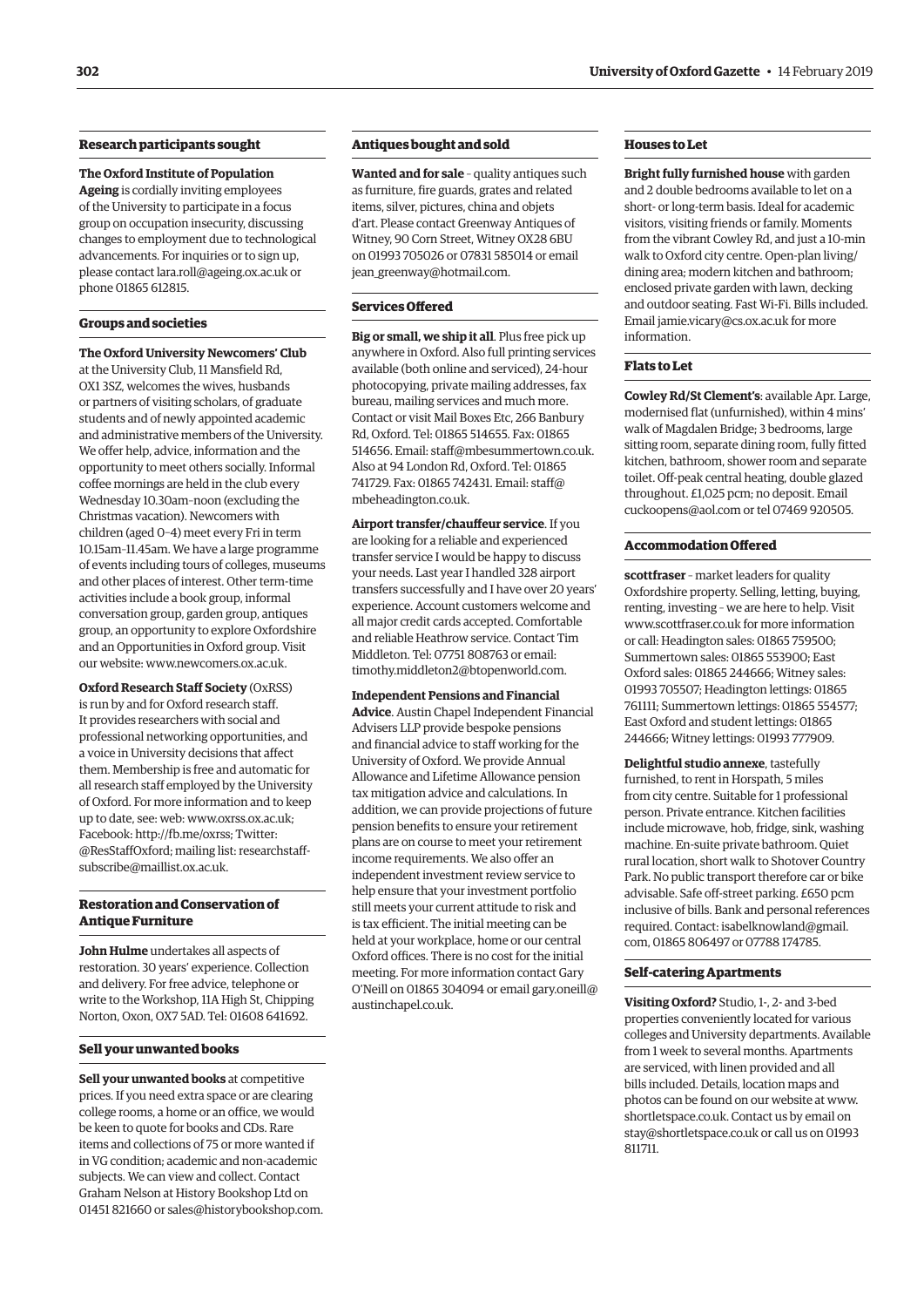**Shortlet studios** for singles or couples needing clean, quiet self-catering accommodation for weeks or months. Handy for High St (town, colleges), Cowley Rd (shops, restaurants), University sportsground (gym, pool), Oxford Brookes campuses, buses (London, airports, hospitals). Modern, selfcontained, fully furnished including cooking and laundry facilities, en-suite bathroom, Wi-Fi broadband, TV/DVD/CD, central heating, cleaning and fresh linen weekly. Off-road parking for cars and bikes. Taxes and all bills included. Enquiries: [stay@oxfordbythemonth.](mailto:stay@oxfordbythemonth.com) [com.](mailto:stay@oxfordbythemonth.com)

#### **Looking for 5-star serviced accommodation**

right in the heart of the city? Swailes Suites offer city centre, award-winning maisonettes and apartments providing that 'home from home' feel that will help you get the most out of your stay. The Swailes Suites 'easy in, easy out' flexible booking arrangements, from 3 days to 6 months, together with good transport links make arrival and departure hassle-free. Check out our website at [www.](http://www.swailessuites.co.uk) [swailessuites.co.uk,](http://www.swailessuites.co.uk) contact Debbie on 01865 318547 or email [debbie@nops.co.uk.](mailto:debbie@nops.co.uk) Office established more than 25 years in 47 Walton Street, Jericho, OX2 6AD.

#### **Affordable serviced accommodation**

from £70 a night. Luxury apartments and houses within a short walk to the centre of Oxford suitable for singles, couples, families, professionals. Bills, taxes, internet, linen, housekeeping, self-check-in, cooking facilities, TV, heating, private parking (at some locations), private bathroom included. Stays from 2 days upwards with discounts for long-term bookings. Over 40 years of property letting experience. Enquiries: [info@](mailto:info@sleepandstayoxford.com) [sleepandstayoxford.com](mailto:info@sleepandstayoxford.com) .

# **Holiday Lets**

**Cornwall cottage and restored chapel** in quiet hamlet on South West Coast Path within 100m of the sea and minutes from Caerhays and Heligan. Each property sleeps 6. Comfortably furnished, c/h, wood burner and broadband. Ideal for reading, writing, painting, walking, bathing, bird watching. Beautiful beach perfect for bucket and spade family holidays. Short winter breaks available from £250. Tel: 01865 558503 or 07917 864113. Email: [gabriel.amherst@btconnect.com](mailto:gabriel.amherst@btconnect.com). See: [www.cornwallcornwall.com](http://www.cornwallcornwall.com) .

**Choose from over 11,000 holiday villas** and apartments in Spain with Clickstay. We make it easy for you to make the perfect choice with our verified renter reviews and a dedicated customer services team. You can choose from modern apartments in Mallorca to whitewashed traditional fincas in Tenerife from just £73 pw! Many of our rental properties have private pools, sea views and large gardens with BBQ facilities. See: [www.](http://www.clickstay.com/spain.) [clickstay.com/spain.](http://www.clickstay.com/spain.)

# **Property for Sale**

**Mosaics, Oxford** – an exciting new development and demonstrator NHS Healthy New Town – within easy reach of the city and Headington via networks of cycle routes and public transport. Stylish and architecturally elegant properties: from 1-bedroom modern apartments to spacious detached family houses. Show apartment and home open daily 10am–5.30pm. Help to Buy available. Contact Savills: 01865 269010. For more information see:<http://mosaicsoxford.co.uk> .